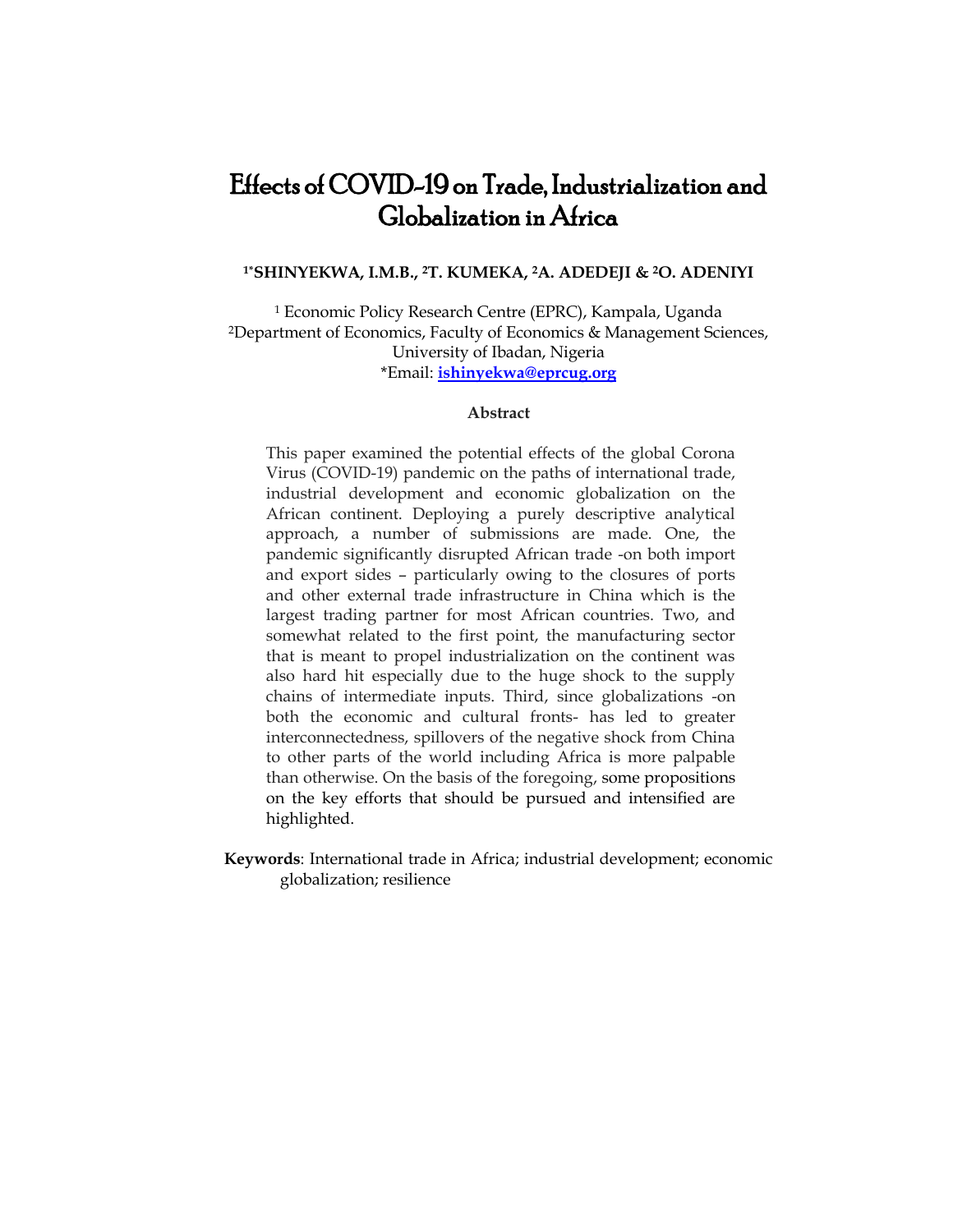### **Introduction**

Following the initial infections in China at the end of 2019, the Coronavirus disease (COVID-19) has significantly spread around the world. All continents have fallen victim of this virus, which has registered average fatalities of around 2.3 percent (According to the Chinese Center for Disease Control and Prevention). Approximately 1.7 million deaths have occurred to date, with more than 77 million infected individuals and 54million recoveries across countries and territories worldwide<sup>i</sup> .COVID-19 was declared a pandemic by the World Health Organization (WHO)on 11<sup>th</sup> March 2020 and given its effects on the entire world population and economy, it has become a global emergency. As a result of the effects of the pandemic, global growth was projected to decline by 5 percent by the end of 2020, according to the International Monetary Fund (IMF) scenario simulations. A decline in global growth due to the direct effects of the COVID-19 outbreak is also expected by many other projections (World Bank, World Trade Organization among others). In addition to the direct and indirect effects of the crisis (e.g. supply and demand shocks, the downturn in commodities, the decline in tourism arrivals, etc.), the global economy was projected to enter a recession at least in the first half of 2020.However, as the pandemic advances steadily on the African continent, the economic effects on individual African countries have been less discussed in studies carried out by international organizations. Africa is not, indeed, immunized from COVID-19. According to COVID-19 Surveillance Updateii: the spread of the virus has crossed 55 Member States of the African Union, reached -2,728, 602cases, 2,280, 488 recoveries and 64,790 deaths, and no signs of slowing down have been identified (Africa CDC, as of 31st December 2020, 6pm EAT).

Moreover, the outbreak of the Coronavirus has distorted mass production and caused disruptions in supply chain following the closure of ports and borders in China and other developed and emerging economies, triggering universal ripple effects, which transverses every segment of economy in an uncommon "twin supply-demand shock" (OCED, 2020). Economies in Africa like elsewhere in the world have been severely affected by the outbreak. The demand for commodities and raw materials in Africa by China, Europe, America and other Asian economies have declined on the one hand, and the accessibility to manufactured goods and industrial components by African countries from China and other parts of the world have been disrupted on the other hand. Further, this has added to the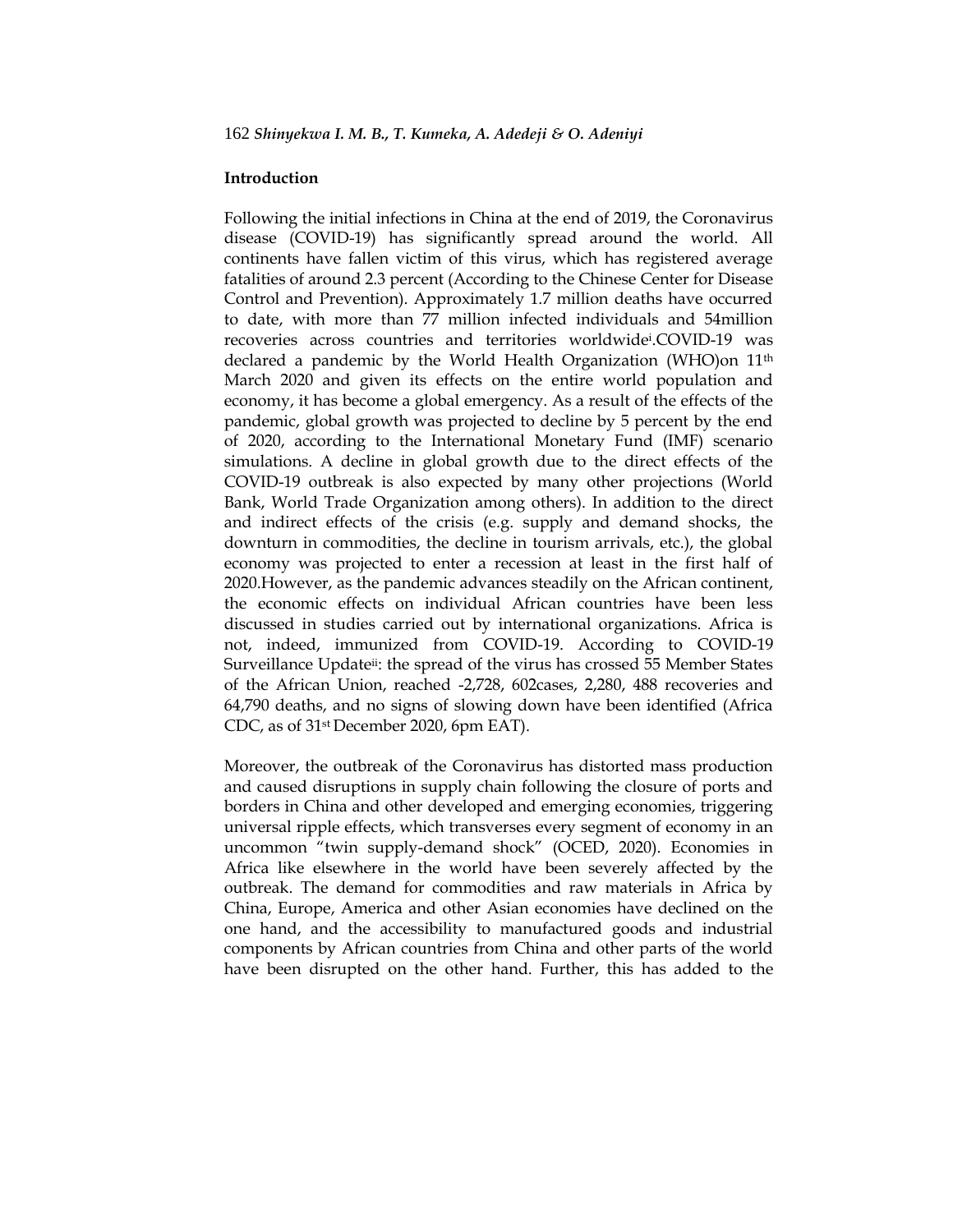vulnerability in a region that is at present contending with prevalent economic and geopolitical insecurity.

The Coronavirus has negatively impacted international trade since its inception in December 2019. The African continent has been severely affected by COVID-19, as China represents Africa"s major trading partner. Following the closure of the manufacturing sectors and ports in China and other regions of the world, there has been a consequential fall in demand for raw materials and commodities in Africa. This resulted from cancelation of orders by importers from China and other regions following the drop in consumption and as a result of border closures, and exporters of commodities in Africa are also hindered by the imposition of lockdowns. It is documented that more than 75 percent of exports from Africa to China and other parts of the world are concentrated on natural resources and any fall in demand is detrimental to the economies in Africa (ibid). For example, economies such as Algeria, Angola, Cameroon, Chad, Democratic Republic of Congo (DRC), Equatorial Guinea, Ghana, Nigeria, South Sudan and Zambia are vulnerable to risk in terms of raw commodities exports, including aluminium, coal, cotton, copper, crude oil, iron ore, rubber, etc., to America, Asia and Europe. Exports of crude oil account for a significant proportion of GDP for a number of crude oil exporting African Countries. Africa"s top two largest oil producers, Angola and Nigeria, account for over 90 percent of foreign exchange earnings, with over 70 percent of government budget (OECD, 2020). The fall in oil prices occasioned by COVID-19 exacerbated the unavailability of exports earnings for economies within the Regional Economic Communities (RECs); e.g. Economic Community of West African States (ECOWAS) and Economic Community of Central African States (CEMAC), which further caused the devaluation of the CFA Franc. For example, the Nigerian government revised its 2020 budget due to oil price decline.<sup>iii</sup>

In a related way, the manufacturing sectors have been severely impacted by the by COVID-19 aftermath. Because of the nature of the global supply chain system, factory closures increase the risk of disruptions in supply chain for international firms. This arises from the created scarcities of raw materials, delays, rise in costs and cancelation of orders affecting global manufacturing plants. In terms of imports from other regions of the world into Africa, more than 50 percent of Africa's collective requirements are made up of transport and manufacturing equipment and industrial machinery (OECD, 2020). Also, imports from China and other regions of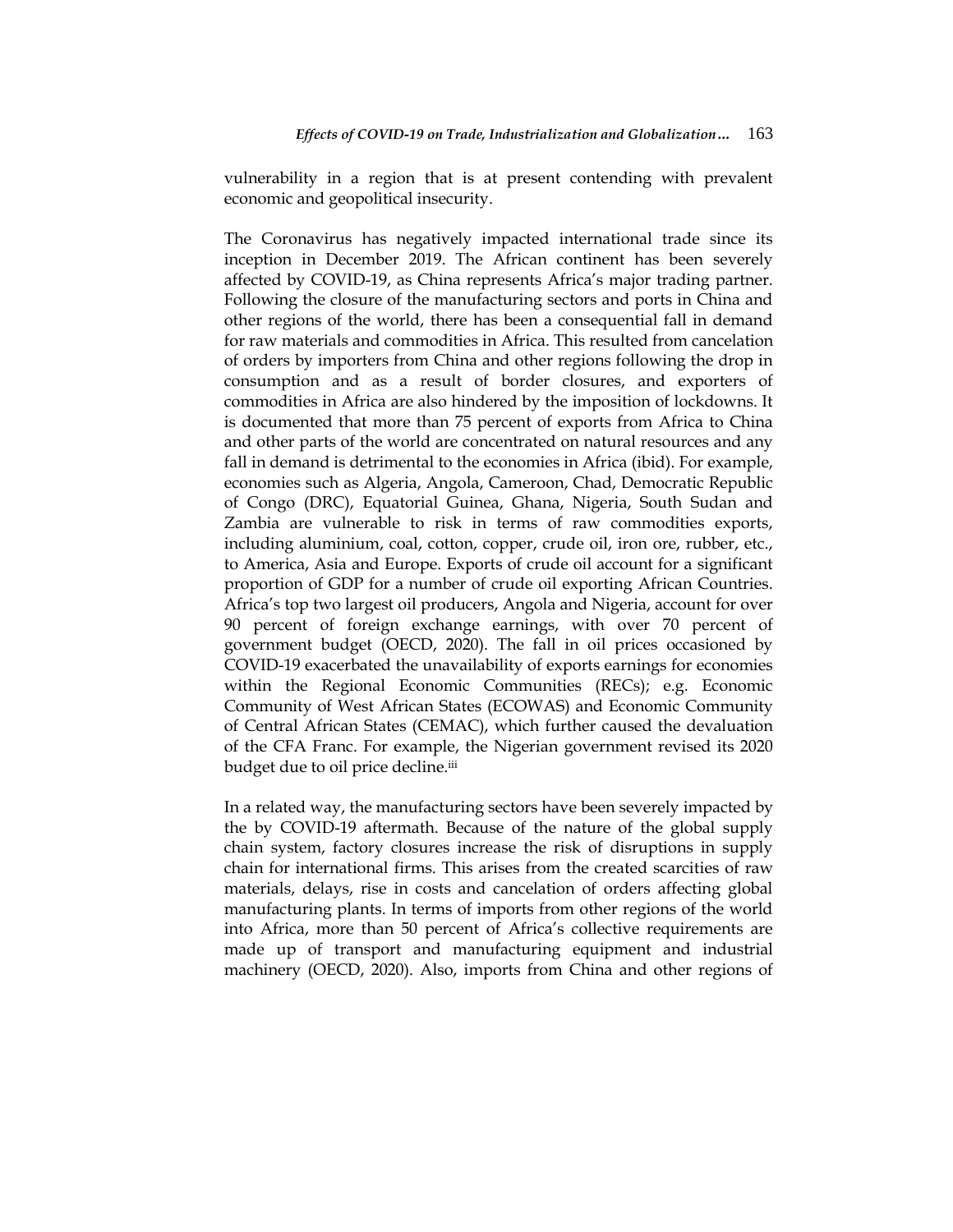world account for over 50 percent of aggregate volume of imports to countries in Africa – key suppliers being Europe (35 percent), China (16 percent) and Asia including India (14 percent) (OECD, 2020). Hence, COVID-19 induced disruptions have led to drop in the availability of manufactured goods imported from China and other regions into Africa.

In addition, the emergence of globalization has brought about economic and cultural development of different regions of the world, including Africa (Berlinguer, 1999). Growth in urban centres and universal integration of the economies of the world has aided worldwide interconnectedness (Wu, *et al*., 2017). Thus, this global connectivity that typifies globalization is a cause of many economic gains for several economies in Africa (Yaya, Out and Labonte, 2020). However, movements and trade, which are critical constituents of globalization, contribute considerably to the distribution of contagious diseases (Shresha, Shad, Ulvi, *et al*., 2020). Moreover, following the outbreak of Corona virus, there have been disruptions in Africa"s global supply chains in the face of plummeting crude oil prices and dropped in international demand for non-oil commodities in Africa, resulting to increased risk to the already unstable economic conditions of the region (Yaya, *et al*., 2020).

Therefore, it is necessary to evaluate the effects of COVID-19 on trade, industrialization and globalization, given that the pandemic is at an advanced stage in Africa and that strong precautionary steps need to be taken by African countries due to a second wave in Asia, Europe and North America. As well as being very extroverted and vulnerable to external shocks, African economies remain informal. The study assesses the possible effect of the pandemic on the different aspects of the African economies. Because of the challenge of quantifying the actual effects of the uncertainty, the rapidly changing nature of the pandemic and the data shortage, our work focuses on identifying the potential socio-economic impacts of the crisis in order to propose policy recommendations to respond to the crisis. This is done with full recognition that the coronavirus pandemic with all its ravaging effects presents opportunity for recovery and resilience. The lessons learned from the study will provide further insight into the path forward as the continent is in a crucial phase of the African Continental Free Trade Area (AfCFTA) implementation.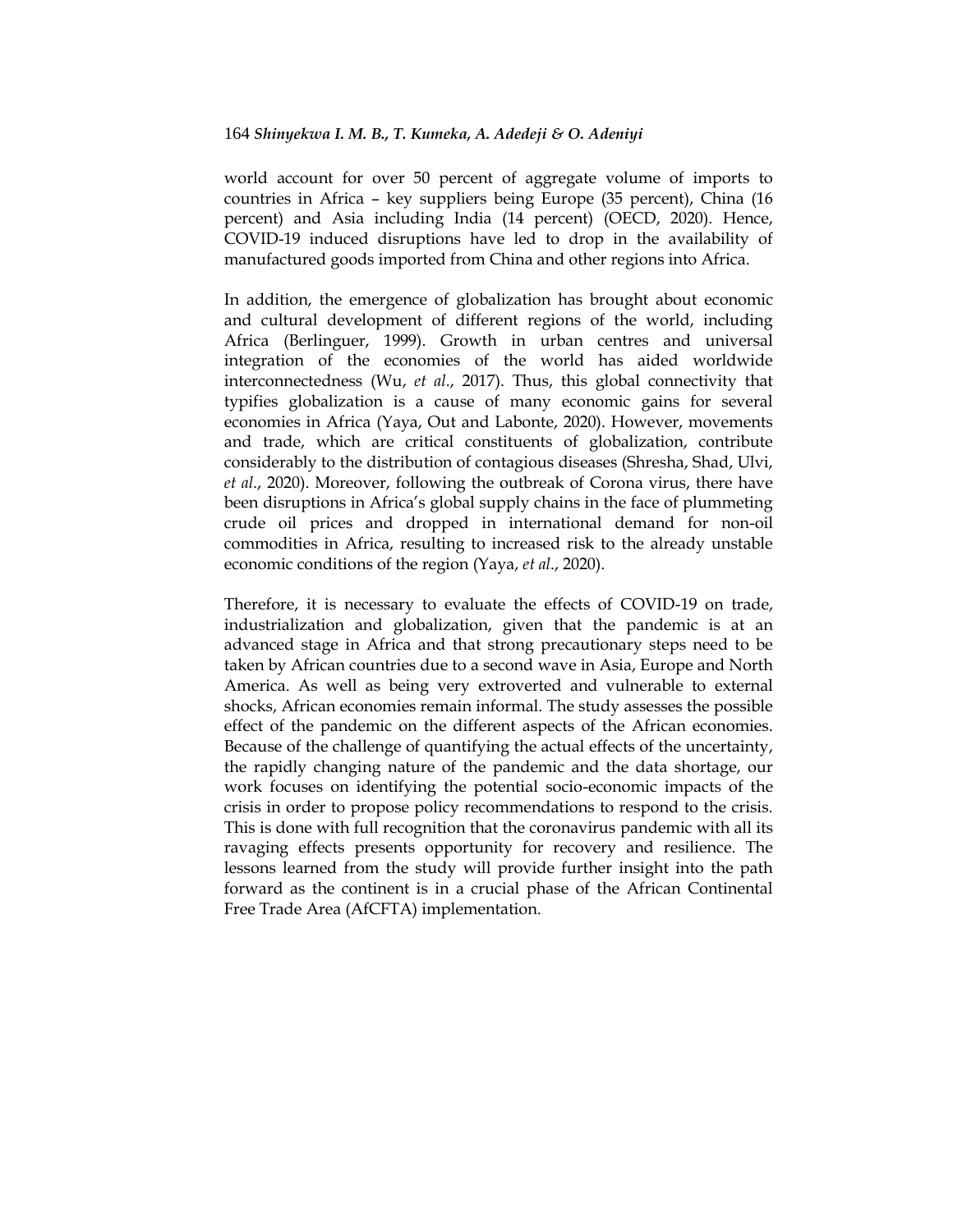#### *Context (macro variables and trends)*

The COVID-19 pandemic this year has devastated Sub-Saharan Africa (SSA), possibly contributing to the sharpest contraction in activity on record. In addition to its heavy toll on health and safety, attempts to curb the spread of the virus have disrupted the functioning of domestic economies, such as travel bans, border closures, and national lockdowns. Moreover, the sharply lower growths of the major trading partners, as well as the fall in commodity prices, have heavily affected exports. While growth is projected to recover in 2021, given the vulnerability of its health care systems, the compressed fiscal policy space and its limited capacity to effectively implement social distancing initiatives, the region is particularly vulnerable to a larger and longer-lasting downturn. Given high debt levels and significantly higher borrowing rates, it is also at risk of debt distress. In the first half of 2020, activity in SSA came to a grinding halt. The COVID-19 pandemic spread rapidly across the region, taking a heavy human and economic toll causing an unparalleled disruption to regional economic activity. In many industries, social distancing initiatives adopted in most countries to restrict the spread of the pandemic and relieve burdens on frequently vulnerable health systems brought activity close to a halt. In addition, as a result of the effect of the pandemic on key trade partners, the disruption of global travel and supply chains, and the near collapse of global commodity prices (Figure 1), particularly oil and industrial metals, African economies have immensely suffered.



**Figure 1: Commodity prices (percentage change)** Source: computed by authors' with data from World Bank Pink Sheet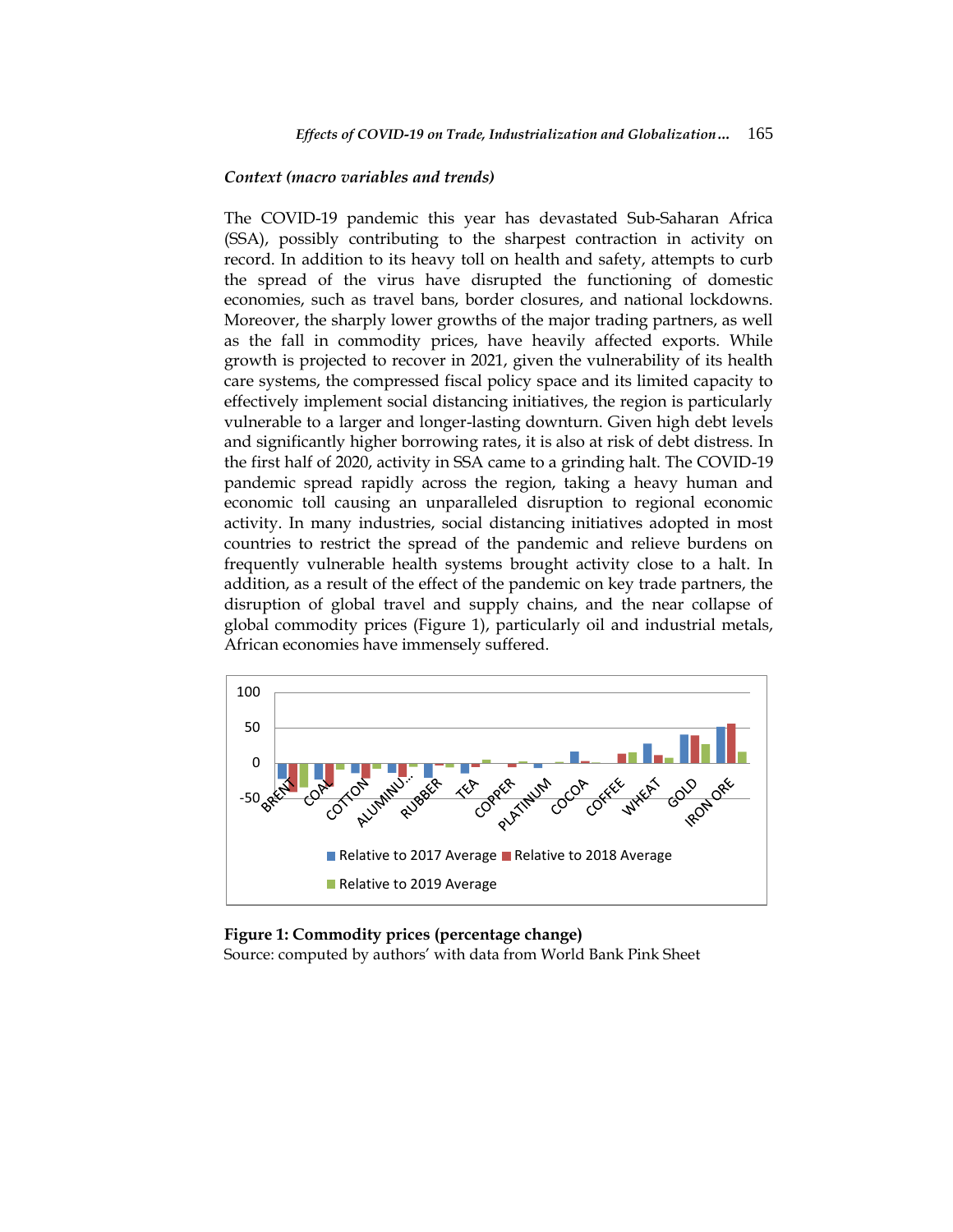The impact of these shocks has been compounded by increased investor risk aversion, which has sparked the region's unprecedented capital outflows, currency depreciation dislocations, dramatic stock market declines and significantly higher sovereign borrowing costs (Figures 2).



### **Figure 2: Change in sovereign borrowing costs in 2020** Source: J. P. Morgan

*Note: Variation in Emerging Markets Bond Index spreads since 01/20/2020 (Basics points 0 = 01/20/2020). Angola and Gabon are on the right-hand side, while the other countries are on the left-hand side.* 

Further, activity in the region was projected to contract by 2.8 percent in 2020 as a consequence of these extreme economic stresses, the sharpest contraction on record and 5.8 percentage points weaker than previous projections (Table 1).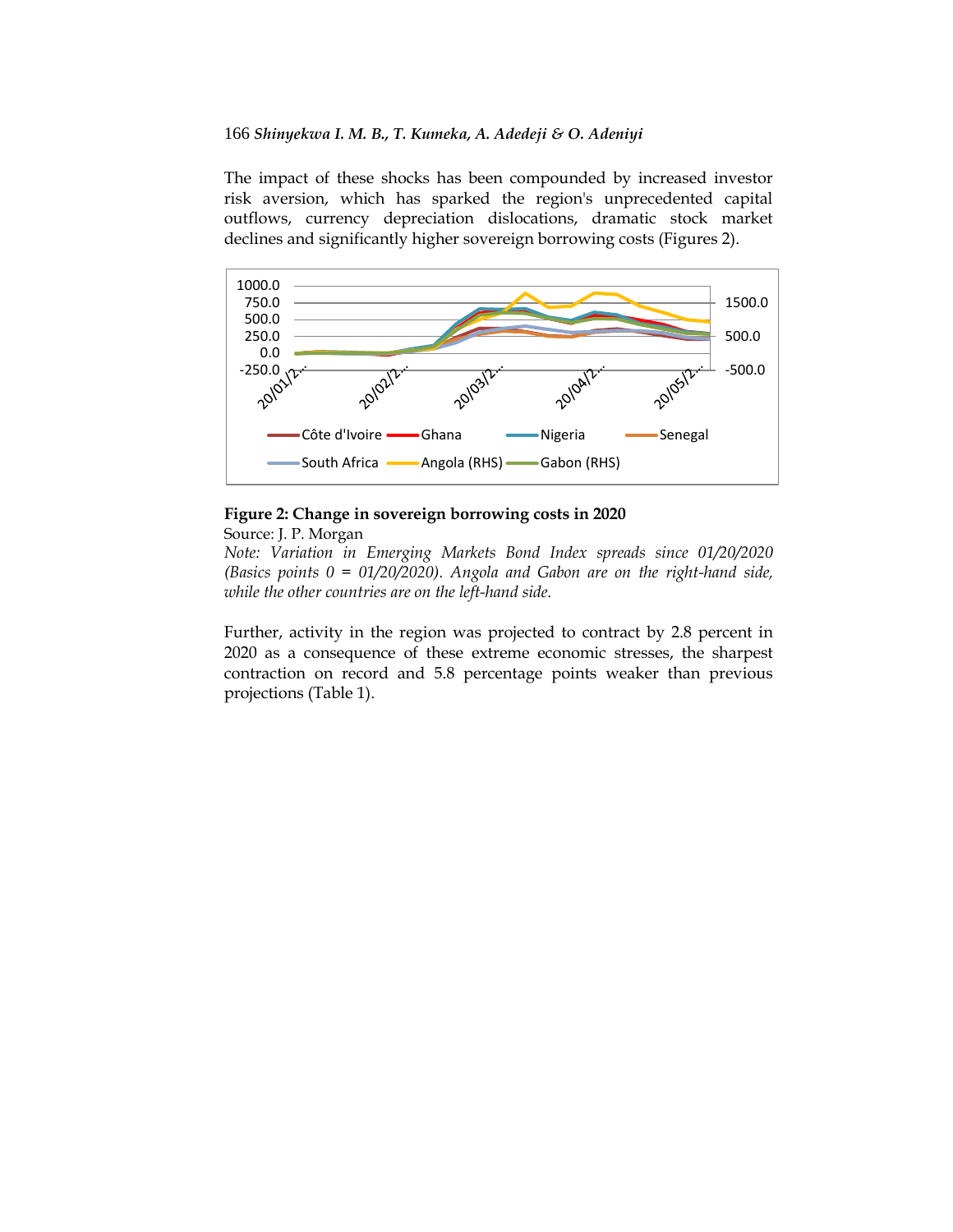|                                        |      | Sub-    |                                  |           | Nigeria and Industrial- Agricultural Commodity |           | Downward | 2000-19 |
|----------------------------------------|------|---------|----------------------------------|-----------|------------------------------------------------|-----------|----------|---------|
|                                        |      | Saharan | South Africa commodity commodity |           |                                                | importers | scenario | average |
|                                        |      | Africa  |                                  | exporters | exporters                                      |           |          |         |
| Sub-Saharan<br>Africa                  | 2018 | 2.6     |                                  |           |                                                |           |          | 4.5     |
|                                        | 2019 | 2.2     |                                  |           |                                                |           |          | 4.5     |
|                                        | 2020 | $-2.8$  |                                  |           |                                                |           | $-5.2$   | 4.5     |
|                                        | 2021 | 3.1     |                                  |           |                                                |           | 2.2      | 4.5     |
| Nigeria<br>and South<br>Africa         | 2018 |         | 1.4                              |           |                                                |           |          | 4.1     |
|                                        | 2019 |         | 1.2                              |           |                                                |           |          | 4.1     |
|                                        | 2020 |         | $-5.1$                           |           |                                                |           | $-7.7$   | 4.1     |
|                                        | 2021 |         | 2.2                              |           |                                                |           | 0.7      | 4.1     |
| Industrial<br>commodity<br>exporters   | 2018 |         |                                  | 1.6       |                                                |           |          | 4.8     |
|                                        | 2019 |         |                                  | 1.6       |                                                |           |          | 4.8     |
|                                        | 2020 |         |                                  | $-2.5$    |                                                |           | $-7.8$   | 4.8     |
|                                        | 2021 |         |                                  | 2.5       |                                                |           | 3.5      | 4.8     |
| Agricultural<br>commodity<br>exporters | 2018 |         |                                  |           | 6.3                                            |           |          | 5.2     |
|                                        | 2019 |         |                                  |           | 5.1                                            |           |          | 5.2     |
|                                        | 2020 |         |                                  |           | 1.8                                            |           | $-0.2$   | 5.2     |
|                                        | 2021 |         |                                  |           | 5.5                                            |           | 4.8      | 5.2     |
| Commodity<br>importers                 | 2018 |         |                                  |           |                                                | 4.3       |          | 3.6     |
|                                        | 2019 |         |                                  |           |                                                | 3.1       |          | 3.6     |
|                                        | 2020 |         |                                  |           |                                                | $-5.2$    | $-6.8$   | 3.6     |
|                                        | 2021 |         |                                  |           |                                                | 5.3       | 1.2      | 3.6     |

## **Table 1: GDP growth (percentage)**

**Source: World Bank**

The decline in GDP growth will be followed by a decline in the per capita income growth which is likely to be much deeper, causing millions to fall back into severe poverty in the region (Lakner *et al.,* 2020). Growth in the region is projected to recover to 3.1 percent in 2021: this will likely be achieved given that vaccines development and onward distribution will reach advanced stage in 2021. The expected pick-up assumes that by the second half of 2020, the pandemic will have diminished, that the region's domestic outbreaks will follow a similar course, and that growth in the major trading partners will recover. Another classic assumption for the projected growth rate is that vaccines development would have reached an advanced stage and available for vaccination in Africa by 2021. The vaccination would ensure that there is minimal disruption to economic activities. It is also expected that commodity prices will rebound but remain below 2019 levels. In SSA, however the progression of the pandemic is particularly difficult to predict, as the region faces major barriers to containing the virus. These include poor, dysfunctional and underfunded health care systems, about 2 percent of government per capita expenditure on health care of advanced economies, and lack of access to basic sanitation (Walker *et al.,* 2020). Fiscal deficits are projected to deteriorate sharply in the region this year, doubling to about 5 percent of GDP on average. Increased public spending to help reduce the transmission and economic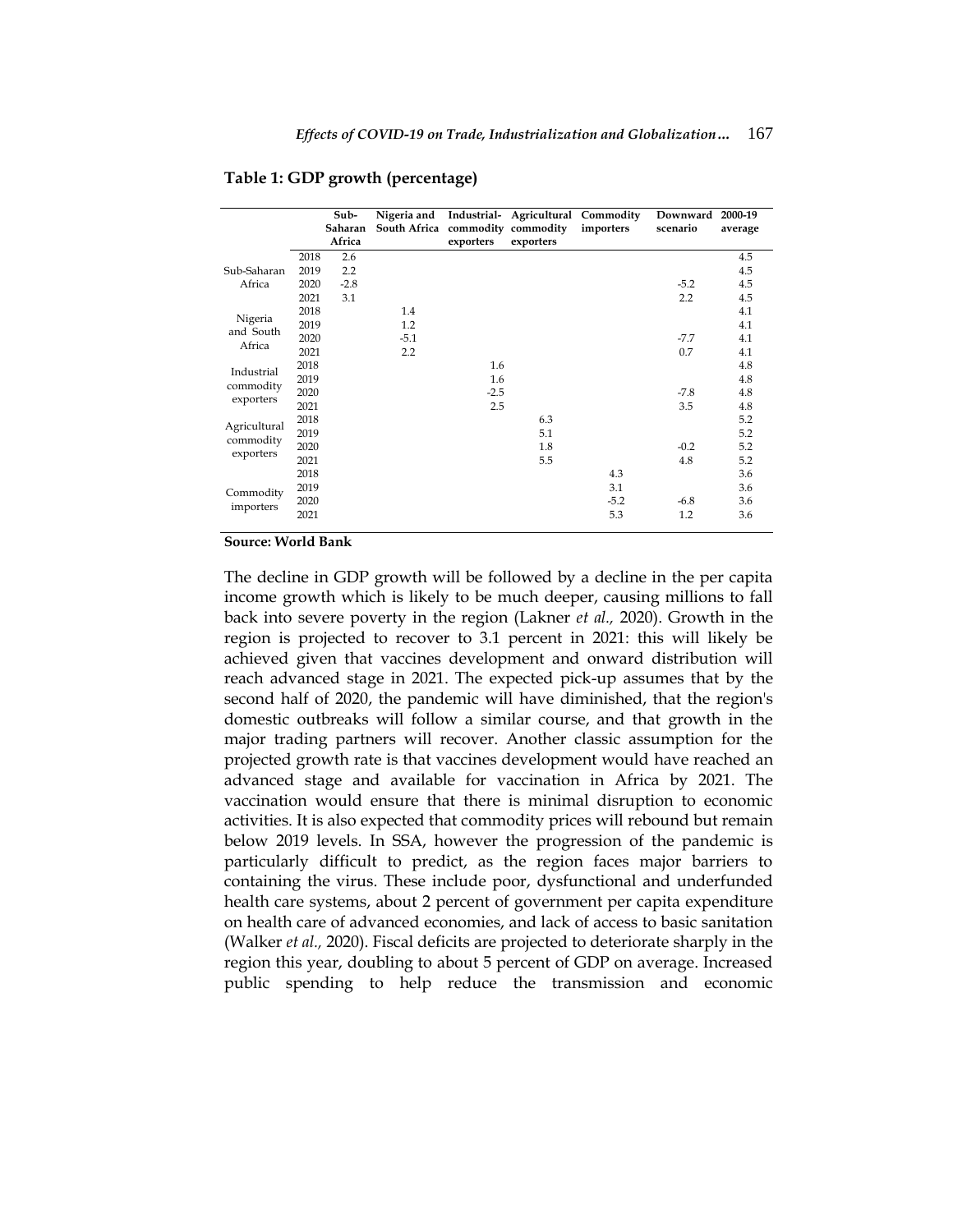consequences of the virus is reflected in larger deficits, sharp drops in revenue as mitigation and other control measures have dampened activity, higher interest payments and in some cases, the impact on government revenue of weaker exports.

# **Effect on the Sustainable Development Goals (SDGs)**

When the 2030 Agenda for SDGs was adopted by world leaders in 2015, they committed themselves to a shared vision of setting the world on a sustainable path for people, the planet, peace, partnership and prosperity (UN, 2015).Although there was significant progress in some areas, the COVID-19 pandemic has disrupted efforts to achieve the 2030 SDGs in just a brief period of time. The global community is in an unprecedented situation where parallel threats from health, economic and social crises have left countries struggling to contain the epidemic and provide the many people affected by the associated macroeconomic downturns with immediate financial relief. The pandemic threatens to undo years of progress in the categories of hunger, starvation, health care and education. Although the virus has affected all countries, the world's poorest and most vulnerable people are the most affected by it. COVID-19 is threatening to reverse the progress of SDG 3, which is aimed at ensuring healthy lives and well-being for all. Many countries stopped child vaccination programs during the crisis, and health services for cancer screening, family planning, or non-COVID-19 infectious diseases were interrupted and neglected.

The world was off track to end poverty under SDG 1 even before COVID-19 by 2030, with projections suggesting that 6 percent of the global population would still be living in extreme poverty by 2030 (UN, 2020). Currently, because of COVID-19, an estimated 71 million additional individuals may be living in extreme povertyiv. Although income inequality in some countries has been widening, in the wake of the pandemic, a global economic recession could push millions back into poverty and exacerbate inequality. The pandemic is hitting the most vulnerable groups hardest, threatening SDG 10. Additionally, before COVID-19, the population affected by food insecurity had risen between 2014 and 2018, the ambition under SDG 2 to end hunger was faltering, but the COVID-19 crisis has added to the pressure on output, supply chains, and household incomes, with the poorest being most affected. Over 2.2 billion people live without clean drinking water and the COVID-19 crisis has demonstrated that billions of people lack access to sanitation. Also, the mitigation of climate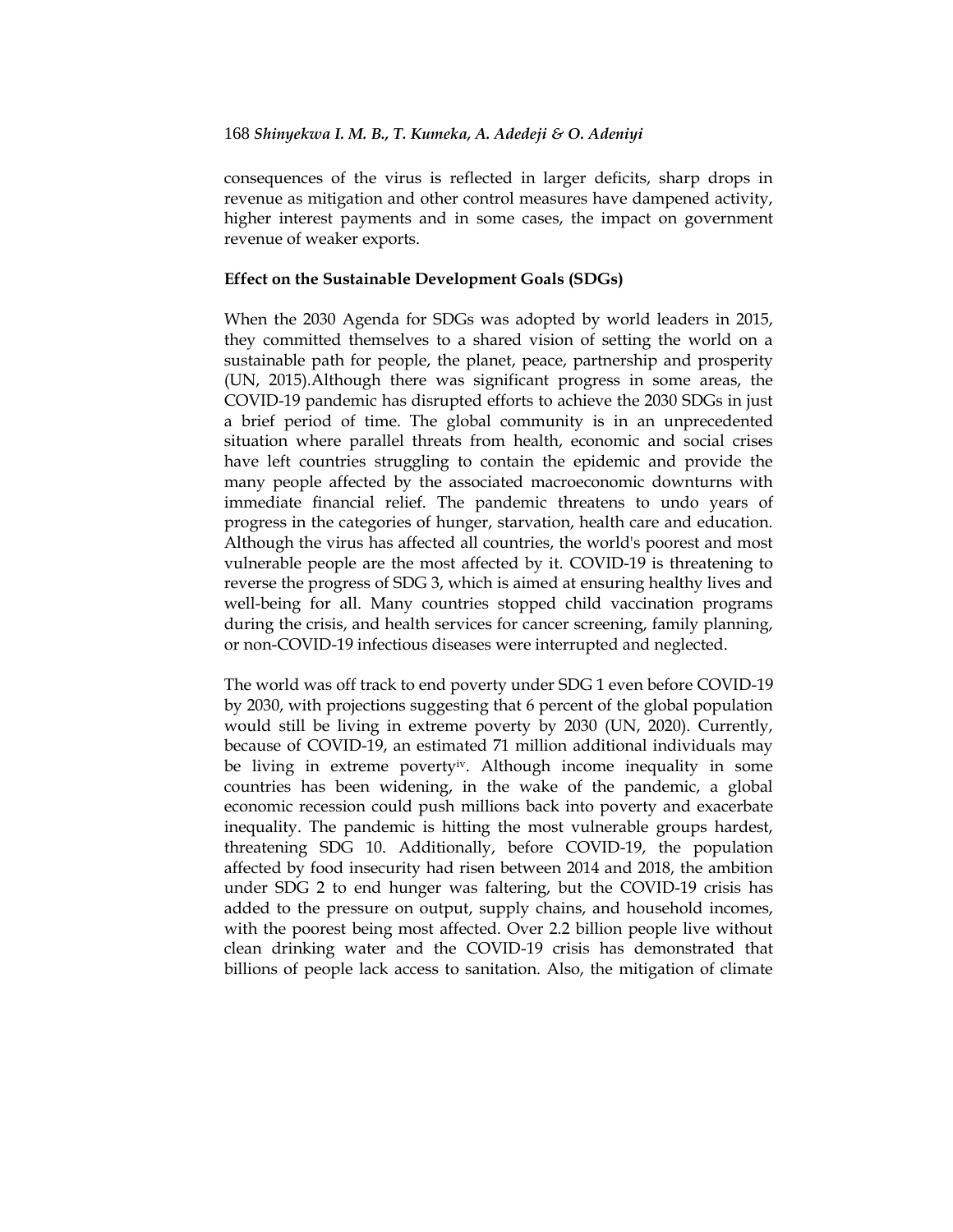and land-use change is intrinsically related to resolving global hunger and water and food shortages. However, in an effort to recover quickly, countries may pay less attention to climate change related issues. This is something global leadership should address.

The SDG 4's goal of ensuring comprehensive and equal access to education is also likely to be overlooked, with an estimate that by 2030, more than 200 million children will still be out of school. During the COVID-19 epidemic, most of the world's children were deprived of formal education, a legacy that could challenge the underlying desire of the SDGs to leave no one behind. With fewer girls being pushed into early marriage and more women taking leadership positions, the world has made progress on SDG 5's gender equality targets. During the COVID-19 epidemic, however, women's well-being suffered, with incidences of domestic abuse rising by 30 percent in some countries and a greater demand for unpaid care work for women (ibid). Eventually, without international cooperation, reaching the SDGs will be impossible. SDG 16 to promote peace and security from violence and SDG 17 to strengthen international partnerships could be threatened by the political tensions stoked by COVID-19 and a trend towards hardening national borders. Whereas multilaterals are the chosen vehicle to handle these challenges, the world is at the lowest in the last seven decades in global approaches to global challenges in the wake of unilateralism.

### **African continent experience with trade and regional integration**

The genesis of regional integration in Africa can be traced to the continent"s colonial legacy: a continent left fragmented, with geographically scattered, small populations and long distances between capitals, compounded by landlockedness and inadequate infrastructure (Ancharaz, 2020). This gave rise to a political rhetoric about rebuilding Africa, consolidating unity, achieving self-reliance and ensuring peace and security. The leaders of the emerging African independent states in the later 1950s and early 1960s recognized that cooperation and integration among African countries was a must especially in the economic, social and cultural spheres. This would help to overcome the ensuing challenges and accelerate transformation and sustained development of the African continent. The formation of the Organization of African Unity (OAU) significantly contributed to this goal.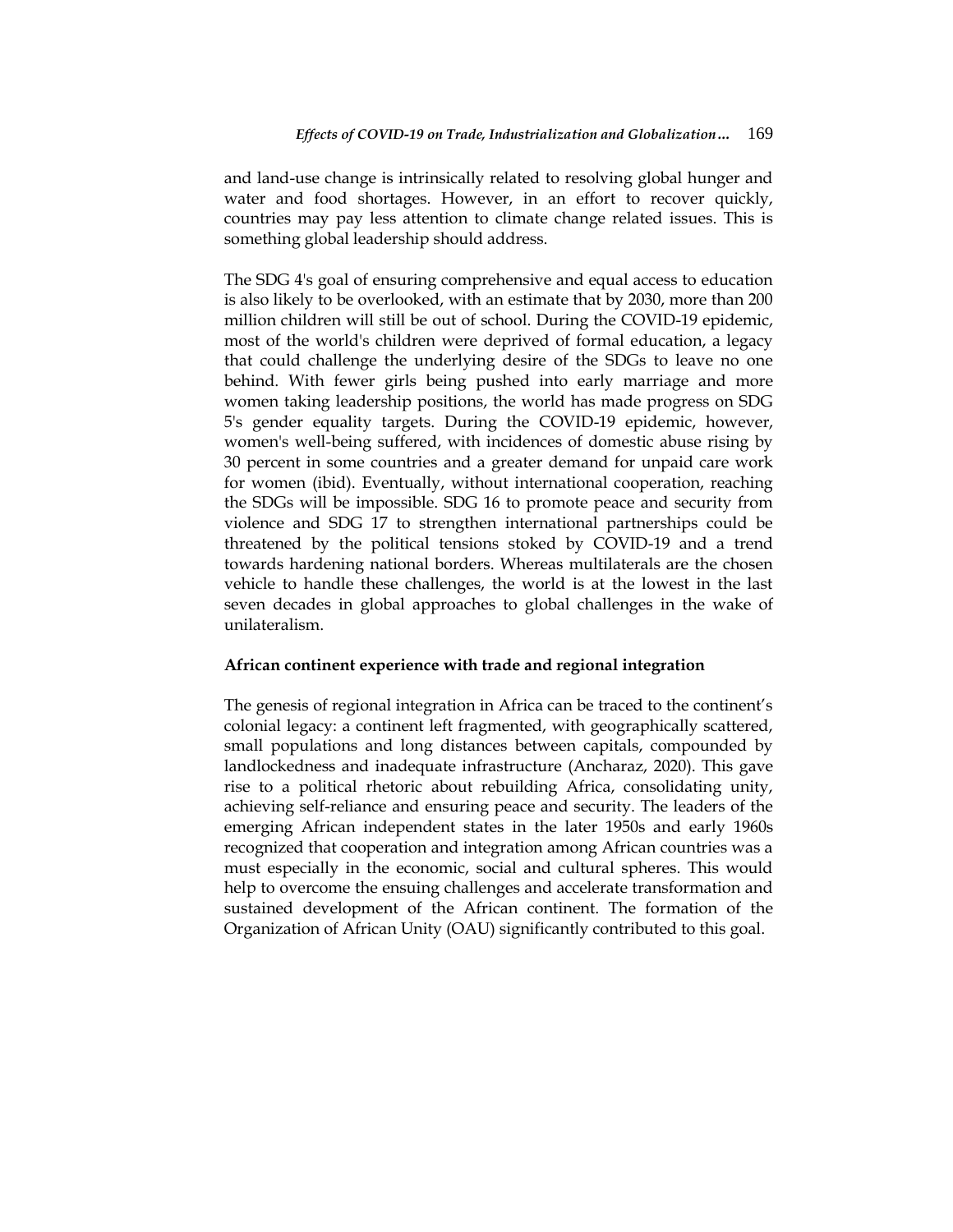In 1980, the OAU extraordinary summit adopted the Lagos Plan of Action as a major step towards the goal of integration (OAU, 1980). The commitments in this Plan and the Final Act of Lagos were translated into concrete form in Abuja, Nigeria in June 1991 when the OAU heads of states signed the treaty establishing the African Economic Community (AEC) during the  $27<sup>th</sup>$  ordinary session of the assembly (OAU, 1991). The Abuja treaty came into force after the requisite numbers of ratification in May 1994. It provided for the AEC to be set up through a gradual process, which would be achieved by coordination, harmonisation and progressive integration of the activities of existing and future Regional Economic Communities (RECs) in Africa, which were regarded as the building blocks of the AEC. Like its predecessor, the AEC aimed to promote economic, social and cultural development as well as African economic integration in order to increase self-sufficiency and endogenous development and to create a framework for development, mobilisation of human and material resources.

# **African regional integration processes and progress (the FTAs and AfCFTA)**

The implementation of the Abuja Treaty is a process that is intended to be achieved in 6 stages over 34 years, i.e. by 2028, as follows (Ancharaz, 2020): (i) strengthening existing RECs and creating new ones; (ii) stabilisation of tariff and other barriers to regional trade and strengthening of sectoral integration, particularly in the field of trade, agriculture, finance, transport and communication, industry and energy, as well as coordination and harmonisation of the activities of the RECs; (iii) establishment of an FTA and a CU at the level of each REC; (iv) coordination and harmonisation of tariff and non-tariff systems among RECs, with a view to establishing a continental CU; (v) establishment of an African Common Market (CM) and the adoption of common policies; and (vi) integration of all sectors, establishment of an African Central Bank and a single African currency, setting up of an African Economic and Monetary Union and creating and electing the first Pan-African Parliament. According to (ibid) the first stage has now been accomplished, with eight RECs officially recognized by the African Union (AU). The second stage has not been fully completed because progress by the RECs and by members within the RECs has been uneven (UNECA, AU, and AfDB, 2017). The third stage is still work-inprogress in some RECs. Currently, the integration process is somewhere between stages 3 and 4. Although a continental free trade area (CFTA) did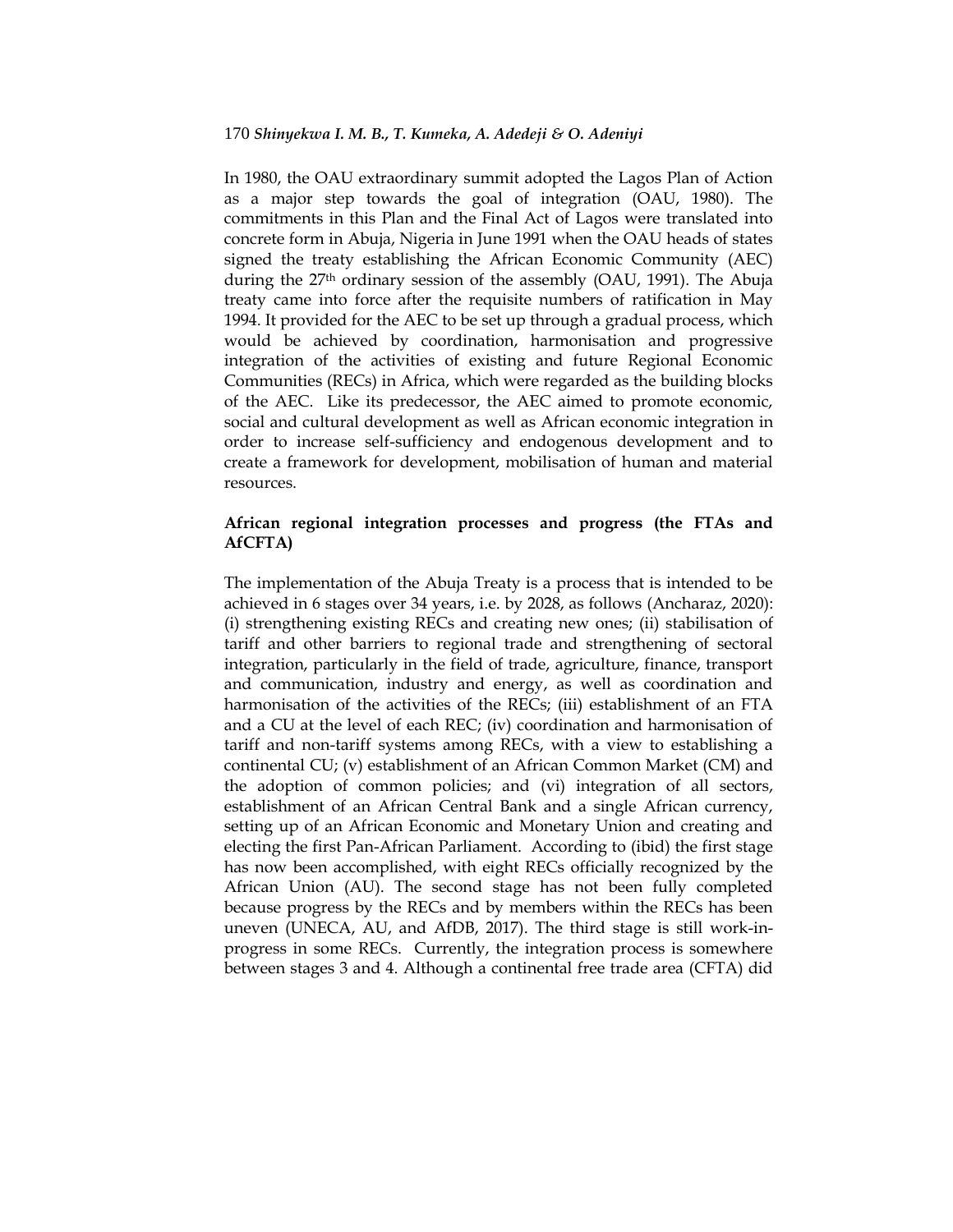not feature explicitly in the Abuja Treaty, it is now seen as a logical step along the way to a continental CU and negotiations on it started in June 2015.

In terms of progress Ancharaz, (2020) observes that, due to varying levels of ambition and implementation, all the eight AU-recognized RECs have registered delays in reaching key milestones. He notes that four of the RECs<sup>v</sup> - EAC, ECOWAS, COMESA and SADC have made important progress at regional integration, while the remaining four (IGAD, AMU, CEN-SAD, and ECCAS) are struggling with the very first step in the process. Notwithstanding this progress, among the more successful initiatives, progress has been slow and erratic. The EAC has made significant strides in a relatively short period following the launch of its CU in 2005. Details are in Table 2.

#### **Table 2: Regional integration index and its components**

|               |      | Free people |      |                                                                  |      |      |
|---------------|------|-------------|------|------------------------------------------------------------------|------|------|
|               |      |             |      | Regional Trade Productive Macro-economic Infrastructure movement |      |      |
| Africa        | 0.33 | 0.38        | 0.20 | 0.40                                                             | 0.22 | 0.44 |
| <b>SADC</b>   | 0.34 | 0.34        | 0.24 | 0.42                                                             | 0.21 | 0.49 |
| <b>IGAD</b>   | 0.44 | 0.44        | 0.32 | 0.42                                                             | 0.48 | 0.54 |
| <b>AMU</b>    | 0.49 | 0.48        | 0.45 | 0.57                                                             | 0.51 | 0.44 |
| <b>CENSAD</b> | 0.38 | 0.38        | 0.26 | 0.44                                                             | 0.30 | 0.51 |
| <b>ECOWAS</b> | 0.43 | 0.44        | 0.22 | 0.47                                                             | 0.30 | 0.73 |
| <b>ECCAS</b>  | 0.44 | 0.36        | 0.32 | 0.68                                                             | 0.37 | 0.47 |
| <b>COMESA</b> | 0.37 | 0.44        | 0.33 | 0.37                                                             | 0.32 | 0.39 |
| <b>SACU</b>   | 0.37 | 0.64        | 0.33 | 0.33                                                             | 0.31 | 0.17 |
| EAC           | 0.54 | 0.44        | 0.43 | 0.66                                                             | 0.55 | 0.66 |

Data source: Africa Regional Integration Index web page [\(https://www.integrate](https://www.integrate-africa.org/reports-data/download-the-data/)[africa.org/reports-data/download-the-data/\)](https://www.integrate-africa.org/reports-data/download-the-data/)

Note: Arab Maghreb Union (AMU)

Community of the Sahel-Saharan States (CEN-SAD); Common Market of Eastern and Southern Africa (COMESA); East African Community (EAC); Economic Community of Central African States (ECCAS); Economic Community of West African States (ECOWAS); Inter-Governmental Authority on Development (IGAD); Southern African Customs Union (SACU); Southern African Development Community (SADC).

Its CM Protocol entered into force in July 2010, and the protocol for the establishment of a monetary union was signed in November 2013. Its average intra-regional trade share is 19 percent, which is the highest among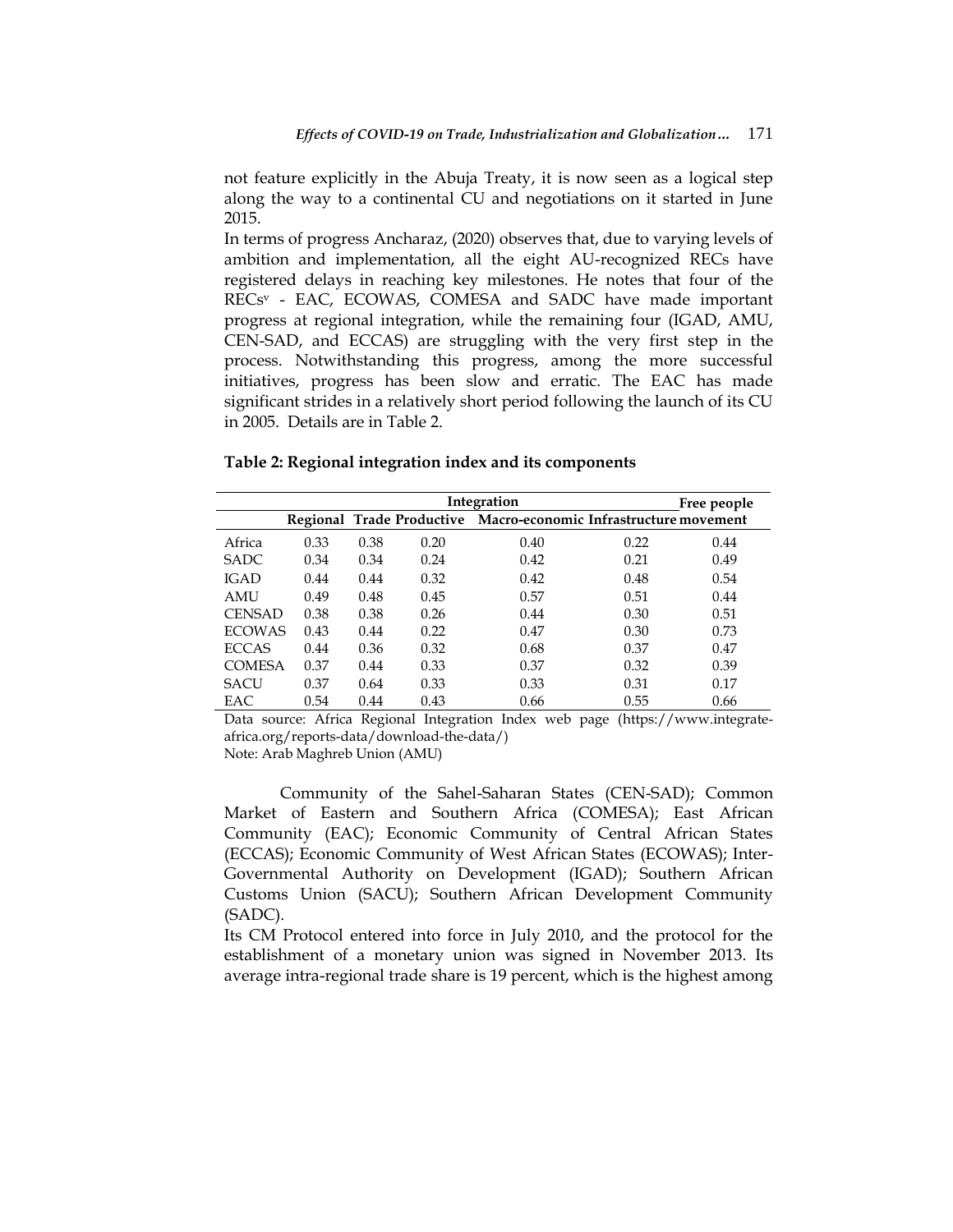the Africa"s economic blocs. The economic integration composite index based on five dimensionsvi demonstrates that the EAC is the best performer among all RECs, followed closely by ECOWAS (ibid). At the other end, CEN-SAD and COMESA post the lowest scores. The other 4 RECs are not markedly different in ranks. There are significant variations across all RECs in the key drivers of regional integration. Although the EAC ranks the highest on trade integration, it has the lowest degree of macroeconomic integration among all RECs and ECOWAS leads both on macroeconomic integration and on the free movement of people even if it is among the poorest performers on trade integration.

The AU adopted the Action Plan on Boosting Intra-African Trade (BIAT) in 2012, which identifies seven trade action clusters AUC (2012):(i) trade policy; (ii) trade facilitation; (iii) production capacity; (iv) trade infrastructure; (v) trade finance; and (vi) trade Information. The trade cluster specifically aims at addressing challenges, including the absence of a continental framework for facilitating intra-regional trade, high tariffs between AU member states, overlapping membership in RECs, and lack of diversity in its exports base (AUC, 2012 &Ancharaz, 2020). Agenda 2063 is partly a response to these challenges. It provides a shared framework for inclusive growth and sustainable development for Africa to be realized over the next fifty years. The AfCFTA is thus in its initial stages with negotiations on trade in goods and services and settlement of dispute concluded. The second phase of the negotiations focuses on investment, competition policy, intellectual property rights, and e-commerce. The broad scope of the AfCFTA negotiations, stretching far beyond conventional WTO issues, suggests that the AfCFTA is more than a trade agreement. It is rooted in the idea of development regionalism and promises to deliver wider benefits (Ancharaz, 2020).

# *Africa's marginalization in world trade*

Africa experienced a massive increase in its total merchandise exports during the past half-century, reaching an average of half a trillion US dollars in 2018. Notwithstanding this progress, the continent's share of world exports is still relatively low (Figure 3).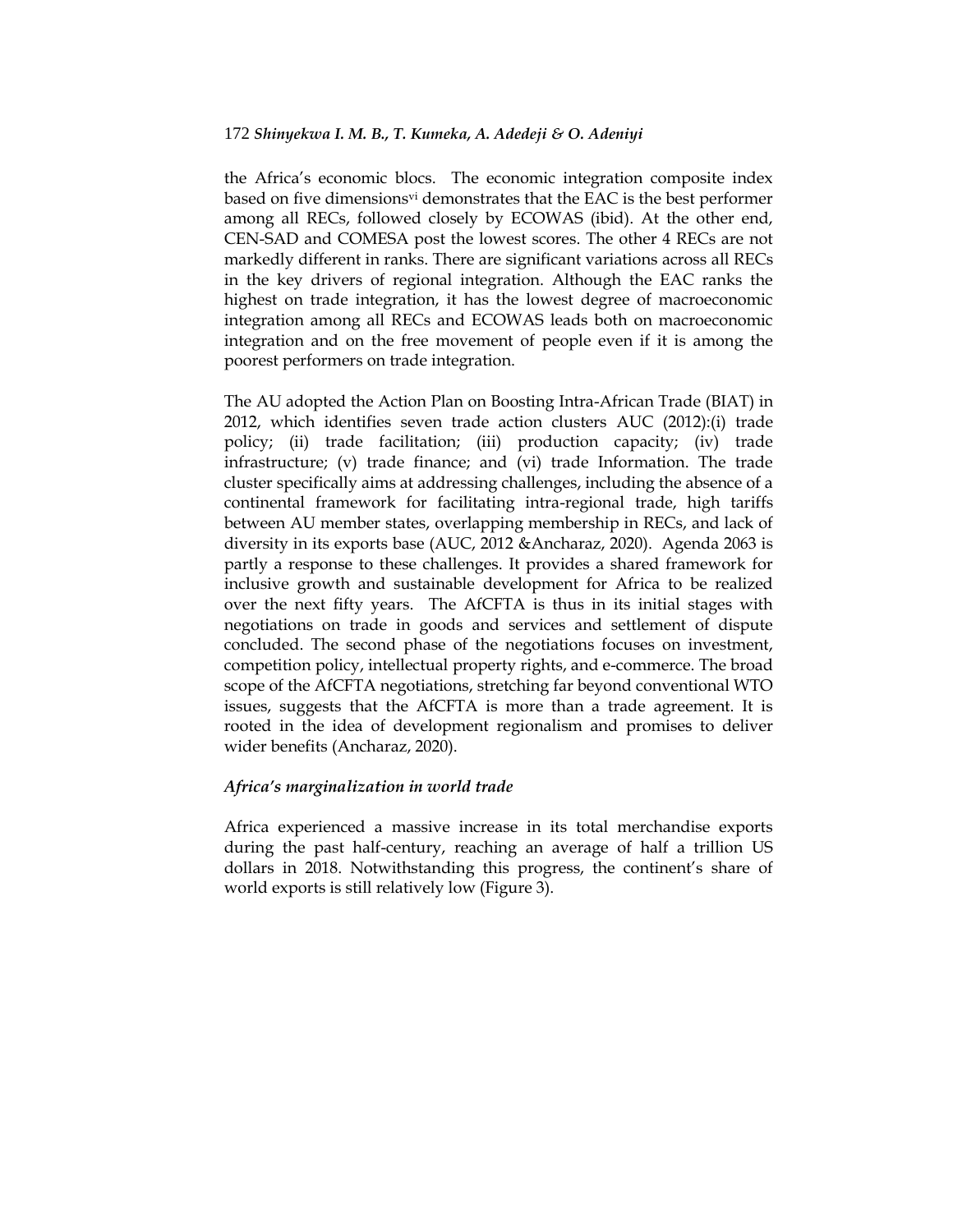

**Figure 3: Africa's merchandise export, 1960 – 2018 (US\$ millions)** Data Source: UNCTADStat

This share stood at 2.5 percent in 2018, lower than Africa's share of global GDP of 3 percent, and way below the continent's share of world population of 17 percent (Nicita and Rollo 2015). Moreover, Africa" exports remain concentrated in a few unprocessed primary commodities as given in Figure 1.Thus, export will only improve during this pandemic when there is recovery of major trading partners" economies. More so, the progress in covid-19 vaccine will determine to a large extent, the improvement in the global production which Africa"s export can benefit from. Note that Africa"s performance is already dismal and any recovery will start from a weak base of a very insignificant global share.

Figure 4 shows trends in intra-regional trade share among African RECs and for Africa as a whole. It should be borne in mind that these statistics largely exclude informal trade which is rarely captured and included. It is observed that intra-Africa trade increased steadily to a peak of 18 percent in 2016, but is on a downward trend since then. It averaged 12.5 percent over the period 1995 -2019. The trends confirm that the EAC is the best performer among African RECs, with an average trade intensity of 19 percent. However, it is observed that SADC remarkably increased from 14 percent in 1995 to 20.2 percent on intra-bloc trade in 2019. This spike in the growth of intra-bloc trade especially happened after the 2005 when the SADC Trade Protocol entered into force. Although SACU has a lower average of 8.3 percent its performance also drastically improved from 2010. The IGAD and COMESA also show decent performances, with rising intrabloc trade over the past two decades. When compared with intra EU trade, this is extremely low given that in 2019, most EU member states had a share of intra exports between 50 and 75 percent.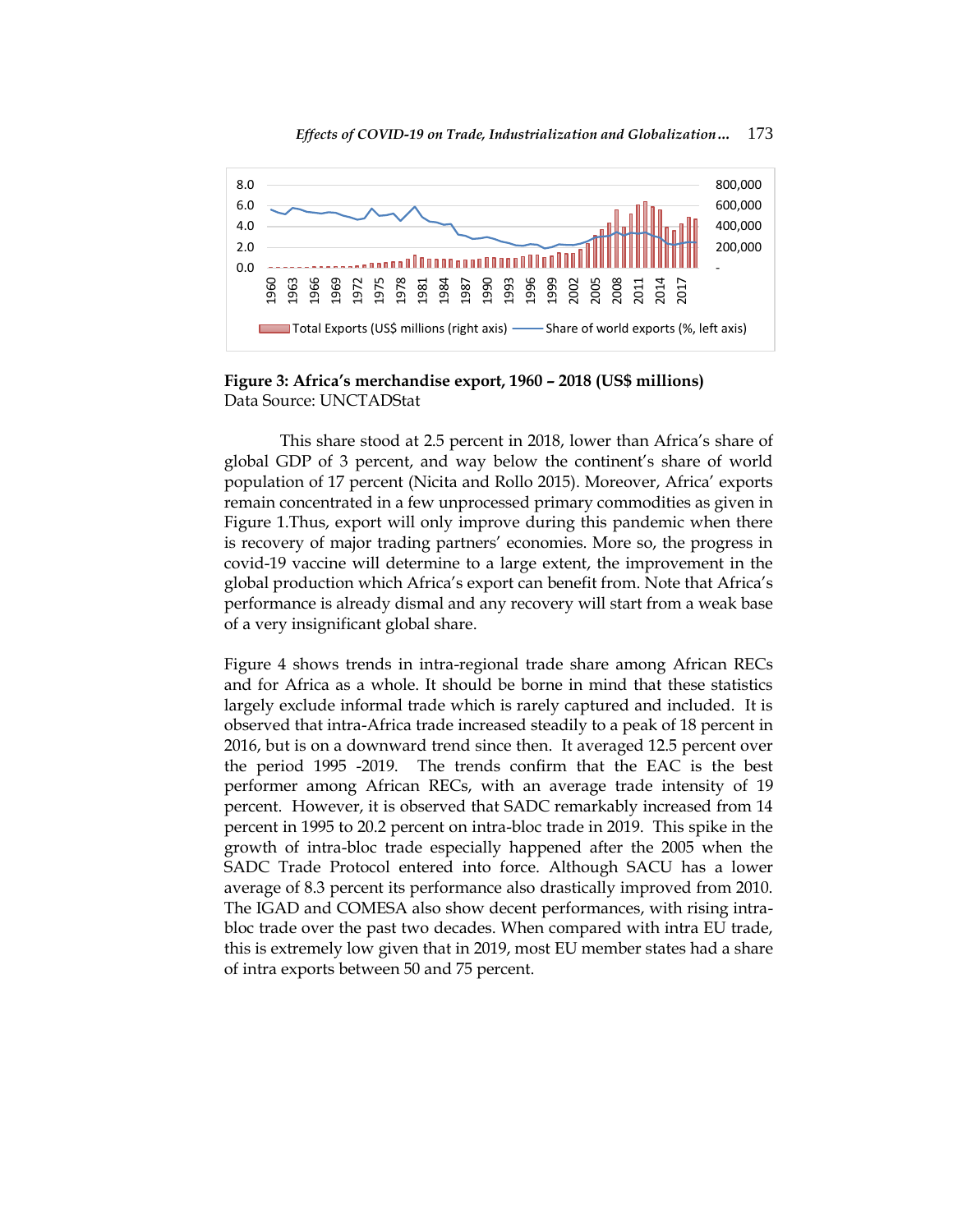



**Figure 4: Intra-bloc trade (%), 1995-2019** Data source UNCTAD Stat

ECOWAS maintained an average of 8.7 percent with AMU dismally performing at an average of 2.8 percent. The last performer is ECCAS with the proportion of intra-bloc trade hardly exceeding a 2 percent mark.

# *Africa's experience with industrialization*

Africa"s experience with industrialization over time has been rather disappointing. In 2010 the average share of manufacturing in GDP for SSA was 10 per cent, similar to that in the 1970s and only improved to 12 percent recently (Newman *et al.,* 2016). Africa"s share of global manufacturing fell from about 3 per cent in 1970 to less than 2 per cent in 2010 and this has not significantly changed at a time when the Asian countries have made significant milestonesvii. Manufacturing output per person is about a third of the average for all developing countries and manufactured exports per person are about 10 per cent of the global average for low-income countries (Ibid). This is partly because there has been limited structural transformation, a shift of resources from lower productivity to higher productivity sectors as argued by Lewis (1954) &Chenery (1986).

Figure 5 shows Africa"s manufactures export trade as proportion of GDP (average 2000 - 2019). At the global level, countries exported manufactured merchandise worth 61.3 percent of the GDP with East Asia having the highest at 73 percent, followed by the EU (70 percent), South Asia (63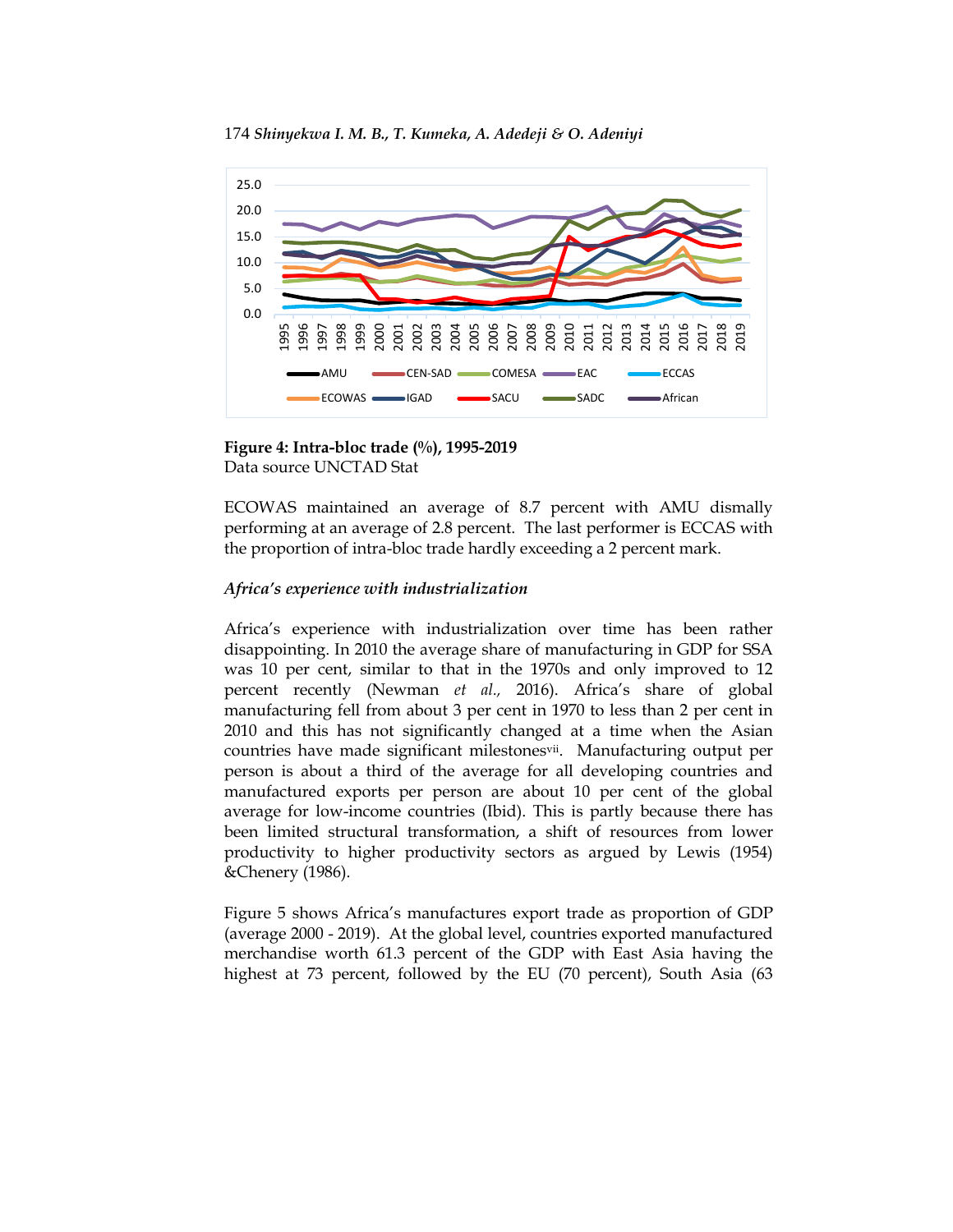percent), the Latin American and Caribbean (42 percent) and Africa's was only 18.4 percent. This explains the limited earnings from exports and the limited technology intensity in the continent"s exports composition. On the other hand, Africa"s manufactured imports as a proportion of GDP between 2000 and 2019 averaged 58 percent, within range to the other regions. The analysis thus suggest that the continent is a net exporter of commodities and has high propensity to import manufactured products.



# **Figure 5: Manufactures trade (exports & import) as proportion of GDP (average 2000 - 2019)**

Data source World Development indicators

This weak performance on the side of the African content in industrialization is further revealed by the comparatively poor manufactured value added as proportion of GDP as illustrated in Figure 6. Whereas the global average between 1991 and 2019 was 16.6 percent, Africa's was 12 percent. The rest of the regions were between 15 and 16 percent. Therefore, it can be argued that the SSA region has the least manufacturing value added which is a demonstration of lower levels of industrialization.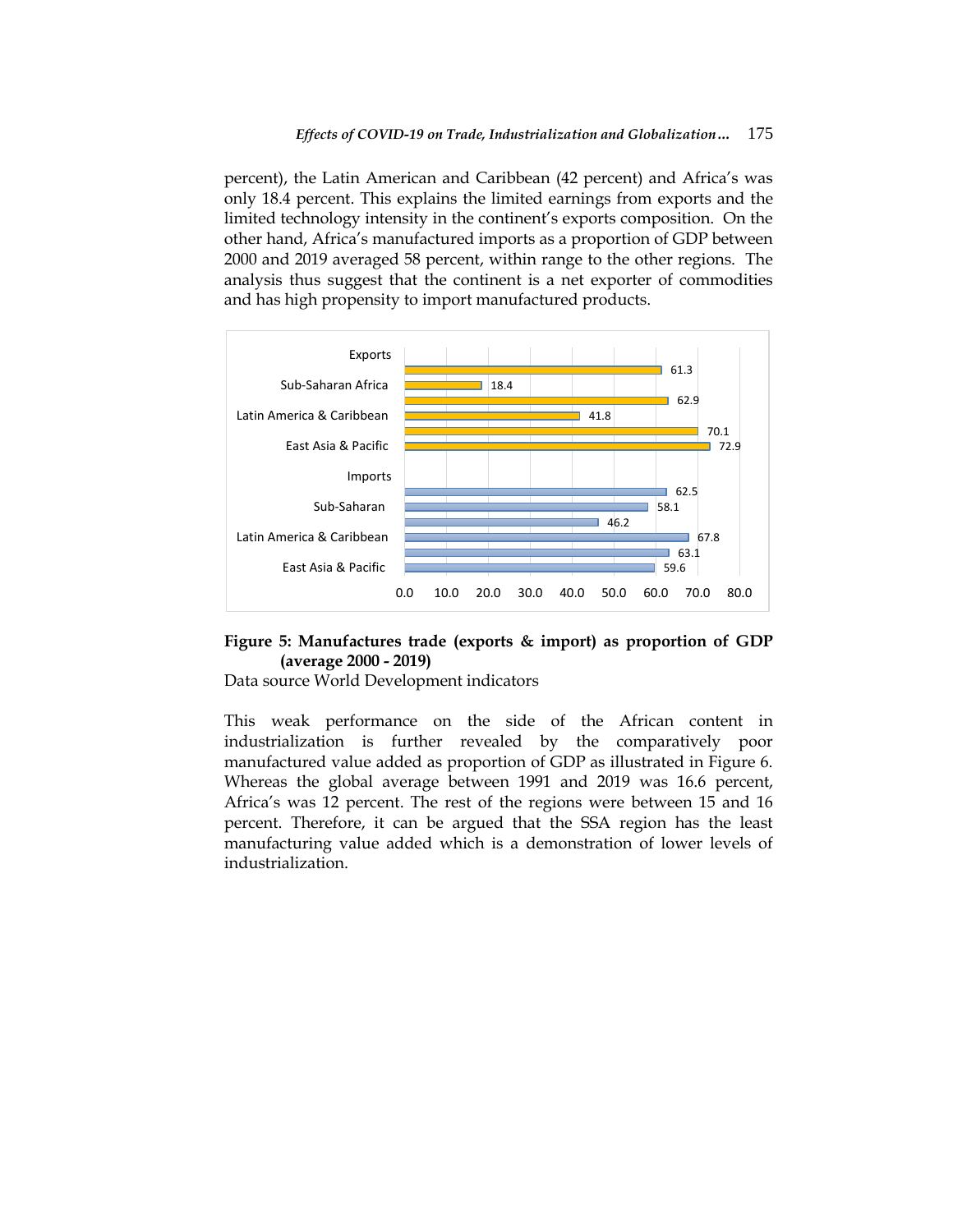



**Figure 6: Average manufacturing value added (% of GDP) 1991-2019** Data source World Development indicators

## *The likely impact of COVID-19 on all these key variables and processes*

The COVID-19 pandemic is expected to adversely affect African economies. A World Bank (2020a) report projects that, economic growth in SSA will decline from 2.4 percent in 2019 to between -2.1 and -5.1 percent in 2020, depending on the success of measures taken to mitigate the pandemic's effects. This implies that the region is likely to undergo its first recession in 25 years. Inevitably Africa"s participation in trade and value chains as well as foreign financing flows will be adversely affected. Africa"s participation in global trade stands between 2 and 3 percent, intra-African exports are about 16 – 18 percent much lower compared with 68.1 percent in Europe, 59.4 percent in Asia, 55.0 percent in America (ibid). According to [UNCTAD](https://unctad.org/en/PublicationsLibrary/aldcafrica2019_en.pdf)  [\(2019\),](https://unctad.org/en/PublicationsLibrary/aldcafrica2019_en.pdf) in the period of 2015-2017, total trade from Africa to the rest of the world averaged US\$760 billion in current prices. Despite its late arrival, the COVID-19 virus has spread rapidly across SSA and it is estimated to cost the region between US\$37 billion and US\$79 billion in terms of output losses for 2020 (Espitia, Rocha, and Ruta, 2020). The COVID-19 crisis is also contributing to an increasing food insecurity in the continent as currencies are weakening and prices of staple foods are rising in many parts of the region. This is compounded by the rise in export restrictions in some countries (ibid) and other existing crises in many countries, including the desert locust emergency, drought, climate change, fragility, conflict, violence, and underdeveloped food markets. The COVID-19 crisis has the potential to create a severe food security crisis in Africa. Food imports also declined substantially (from 13 percent to 25 percent) due to a combination of higher transaction costs and reduced domestic demand (ibid).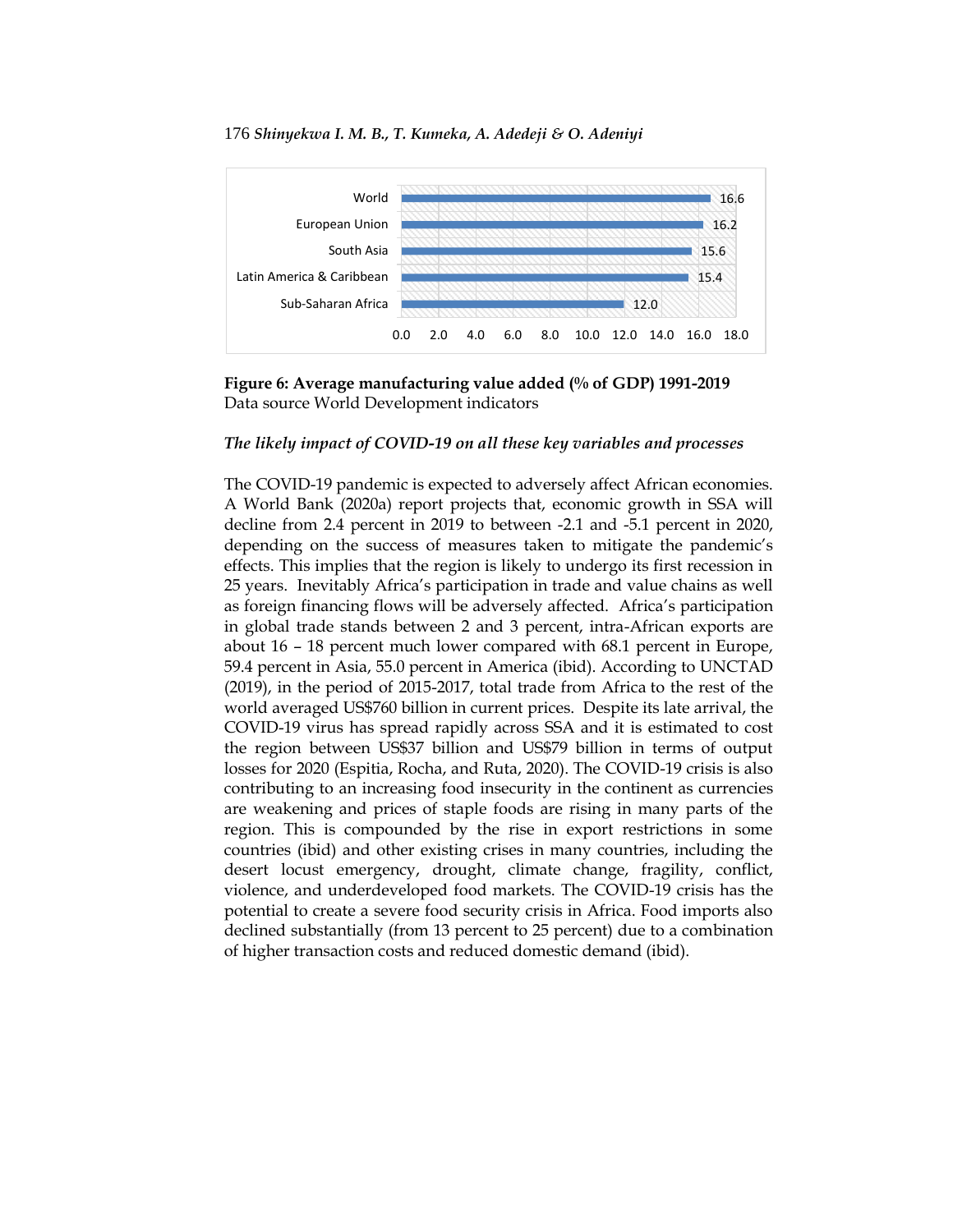The COVID-19 pandemic is likely to significantly interfere with this status quo in production (Zeng, 2020). Following the mass production shutdowns and supply chain disruptions, there will be ripple effects across all global economic sectors, causing further uncertainty for a continent already grappling with widespread geopolitical and economic instability. It is envisaged that with China, Africa's largest trading partner, and other major economies gradually reopening their economies, Africa"s trade will gradually pick up, however, the path might not be that smooth at least for the foreseeable 1-2 years [\(UNCTAD, 2019\).](https://unctad.org/en/PublicationsLibrary/aldcafrica2019_en.pdf) The pandemic has severely affected industries and economic fundamentals (e.g. demand, supply and production) in Africa and globally (Hartzenberg & Chidede, 2020). The impact of COVID-19 has swept across all sectors, especially tourism, sea, air and road transport, freight forwarding, logistics. Travel and trade restrictions disrupted international production networks and value chains. To exacerbate this, the demand for and prices of African raw materials and commodities declined significantly affecting the continent's commoditydependent countries (see figure 1). Access to industrial components and manufactured goods from Europe and Asia got hampered, slowing production processes. Given the lower global demand and containment measures both at home and abroad, SSA industries have been heavily impacted. The ensuing low global demand has reduced key industrial inputs and outputs, leading to industrial firms simultaneously experiencing a drop in domestic sales and exports. This has directly negatively affected the demand for labour. This is the case when households are restricted in their economic activity; providing less labour and consequently receiving less income from labour, businesses and remittances. This reduces aggregate demand as less consumption takes place due to their decreasing purchasing power. The impact on local industries thus increases income and food insecurity.

Africa largely exports primary commodities in exchange for imports of consumer, capital and intermediate goods. During the pandemic, this situation has resulted into widening trade deficits and debt dependence. Although Africa heavily depends on FDI, debt and aid, by global standards their ratios are quite dismal. According to the UN (2020), SSA FDI share is declining compared to other regions. Whereas FDI flows to the region compared to those for all LDCs [fell by 50 per cent between 2015 and 2018,](http://unohrlls.org/custom-content/uploads/2020/04/English_SG-report.pdf) it is expected that with COVID-19, FDI flows will drop further (ibid). According to the World Bank (2020a), in 2010, SSA"s total external debt stock (excluding high-income countries) was around USD 300 billion and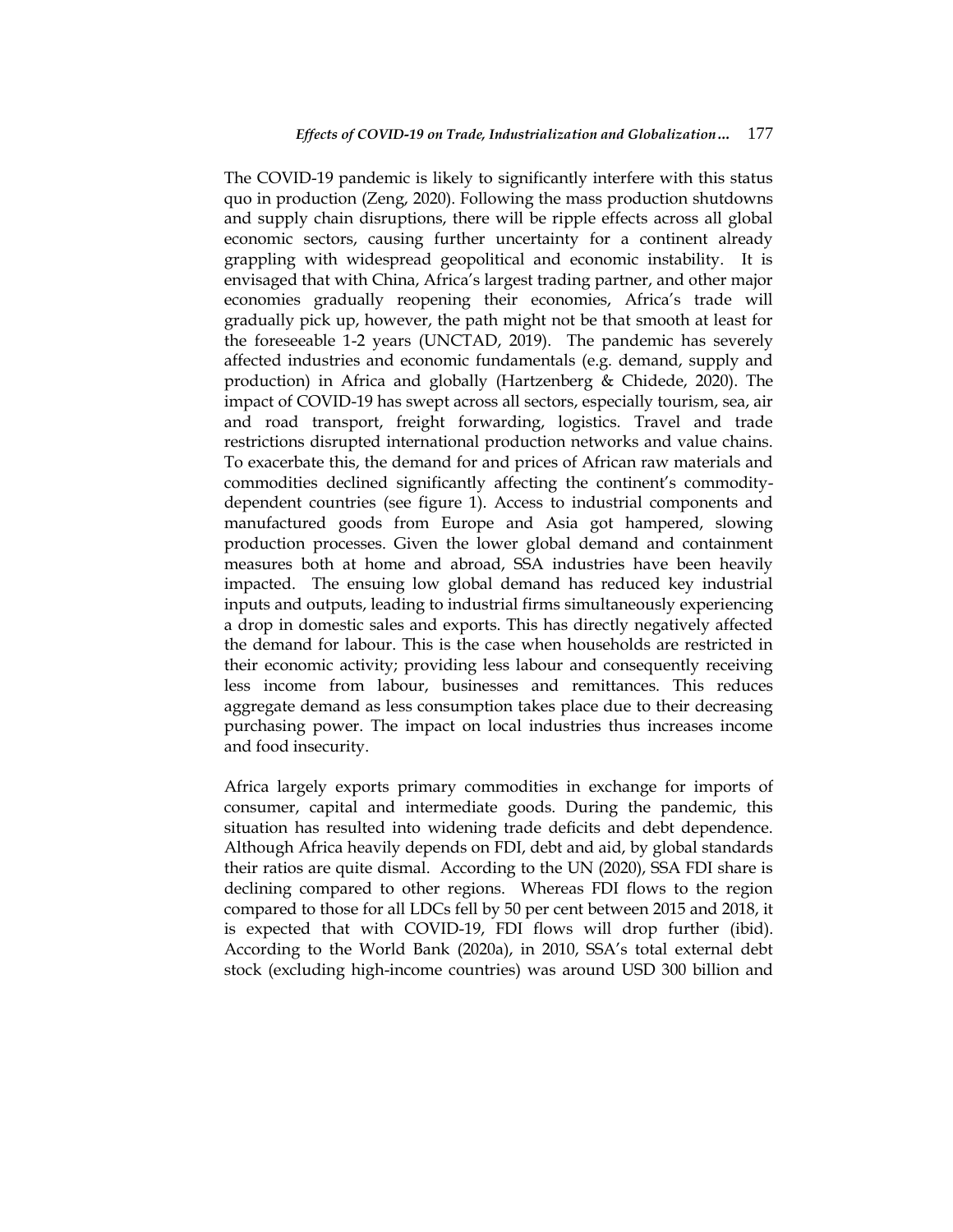by 2018, it had doubled to USD 600 billion. The SSA region is also distinct with regard to the dependence of its households on income from the informal sector and on remittances. Due to COVID-19, the incomes of SSA households are also likely to decrease due to less money being sent home by migrants who themselves are facing reduced incomes in the host countries. The COVID-19 effects on the economy of the United States, China and high-income countries in the Middle East and Europe, are likely to reduce remittances to sub-Saharan Africa [by 23.1 per cent](https://www.worldbank.org/en/news/press-release/2020/04/22/world-bank-predicts-sharpest-decline-of-remittances-in-recent-history) (World Bank 2020a) from USD 48 billion in 2019 to USD 37 billion in 2020.

The importance of industrialization in the growth process has been widely acknowledged in the literature (See, for example, Bertrand and Osborne, 1959; Maddison, 2001 & 2007; Szirmai, 2008 among others). According to Szirmai (2008), many industries in some developing countries have benefitted from the imported manufacturing products which have led to the process of rapid catch up. However, coronavirus pandemic has started changing this narrative due to mass production shutdowns and distortion of the supply chain in the developed and emerging economies such as China, US, France, the United Kingdom, among others. This has hindered Africa"s access to industrial and manufactured products from these countries.

In recent times, there has been a greater role for globalization in the world economy. The increasing level of urbanization and closer interaction of the world economy has accelerated global interdependence (Wu et al., 2017). The necessity for travel, trade, health, and among others has transformed the globe into one global community. Since globalization facilitates the mobility of people from one location to another, the emergence of a pandemic such as COVID-19 will cause a serious problem for the global community. To prevent the spread of COVID-19 across countries and regions, many countries started introducing travel and trade restrictions worldwide which greatly affected globalization and eroded its associated benefits. As different regions feel the enormous burdens imposed by the pandemic, the situation is not also different in the African region. It is a common knowledge that the African region was enjoying the benefit of globalization in its economy, especially, in the hospitality industry and tourism sector during the pre-pandemic period. This sector is one of the fastest-growing sectors and a key driver of growth in many African countries. More so, its labour-intensive requirements make it a key source of employment in the African region. For instance, tourism expenditure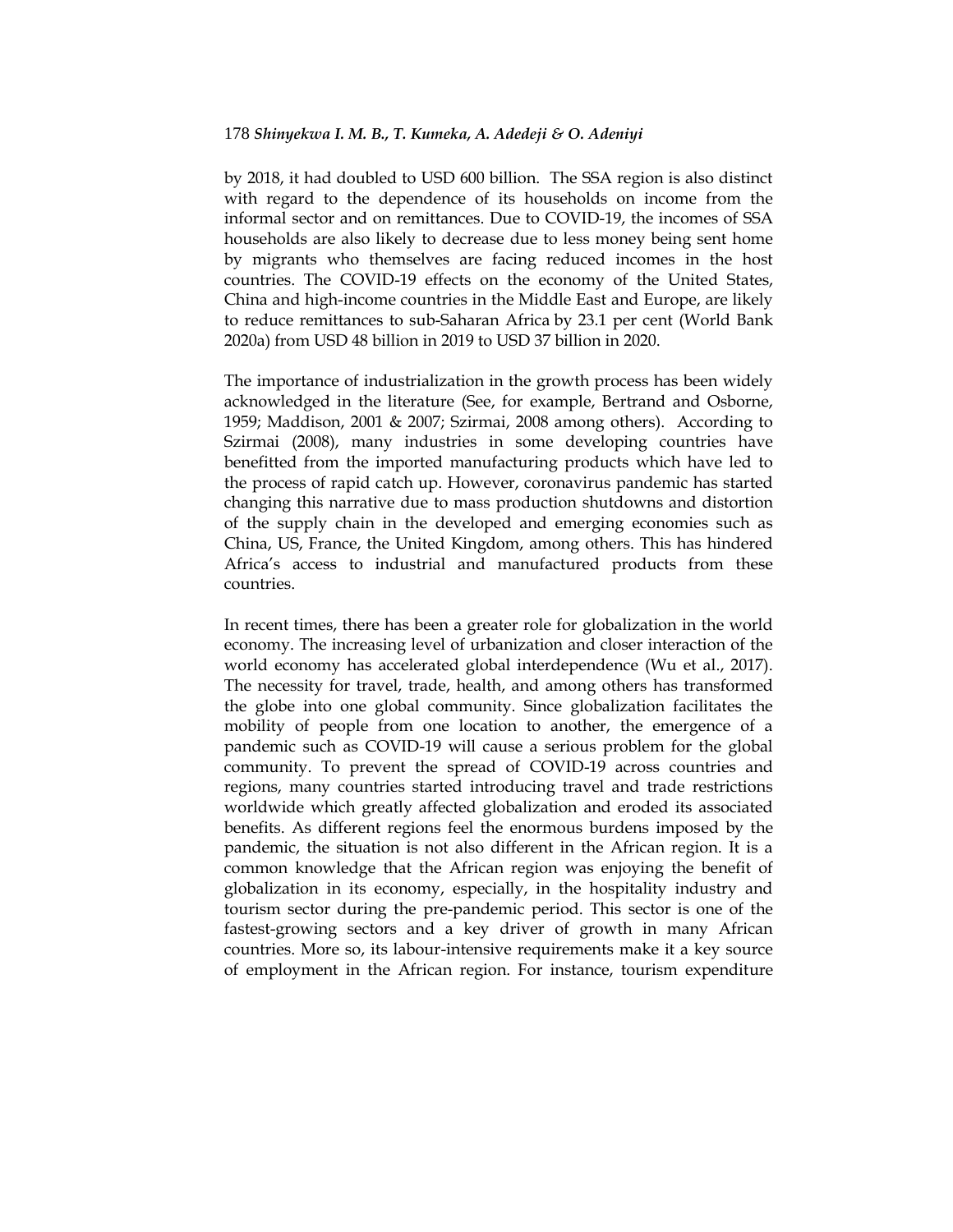accounts for 38 percent and 26 percent of the GDP of Seychelles and Cape Verde (UN-WTO, 2020). Thus, one could imagine the devastating effect of the pandemic on the sector. The hospitality industry was also badly affected as globalization serves as the key driver of the industry. Amidst the travel restriction, hotels, transportation services airline services, conference centres among others have a shutdown. Unfortunately, UNCTAD (2020) posited that normalcy in the tourism sector within shortterm will be difficult. Further, employment opportunities, scholarship, and schooling that are facilitated by globalization have been negatively impacted due to the pandemic. With the second wave of the pandemic occurring in the European countries and the United States, globalization benefits may be eroded if adequate measures are not in place and this will put African countries in a difficult position. The inherent socio-economic problems may worsen over time.

# **Recent global trends in handling challenges with COVID-19 in perspective**

Since the founding of the UN, 75 years ago, the birth of multilateralism took centre stage at different layers to guide the world to develop, establish and implement common positions to global issues. However, this common approach has faced the greatest erosion over time and more especially in the last decade leading to what is referred to as unilateralism (Brundtland, 2020). The emerging choices between multi-literalism and unilateralism pose a significant threat to responding to global problems like COVID-19. Multilateralism and respect for a global rules-based system is responsible for peace, security, health and prosperity across the world. The world needs stronger multilateralism to tackle its toughest challenges, from climate change and poverty eradication to abuses of human rights and arms proliferation, and now COVID-19 pandemic. However, it is noted that its efforts cannot be at the expense of respect for national sovereignty, a bedrock principle of the Charter of the United Nations, (UN, 2019).

According to Fowdy (2020), the USA in the last four years has withdrawn from the UN Joint Comprehensive Plan of Action Treaty, the United Nations Human Rights Council (UNCHR), the United Nations Educational, Scientific and Cultural Organization (UNESCO), as well as the WHO, the Paris Climate Accord, and many more international treaties. Other areas where the USA has pursued unilateralism include literally disabling the WTO by blocking the appointment of judges on the Appellate Court,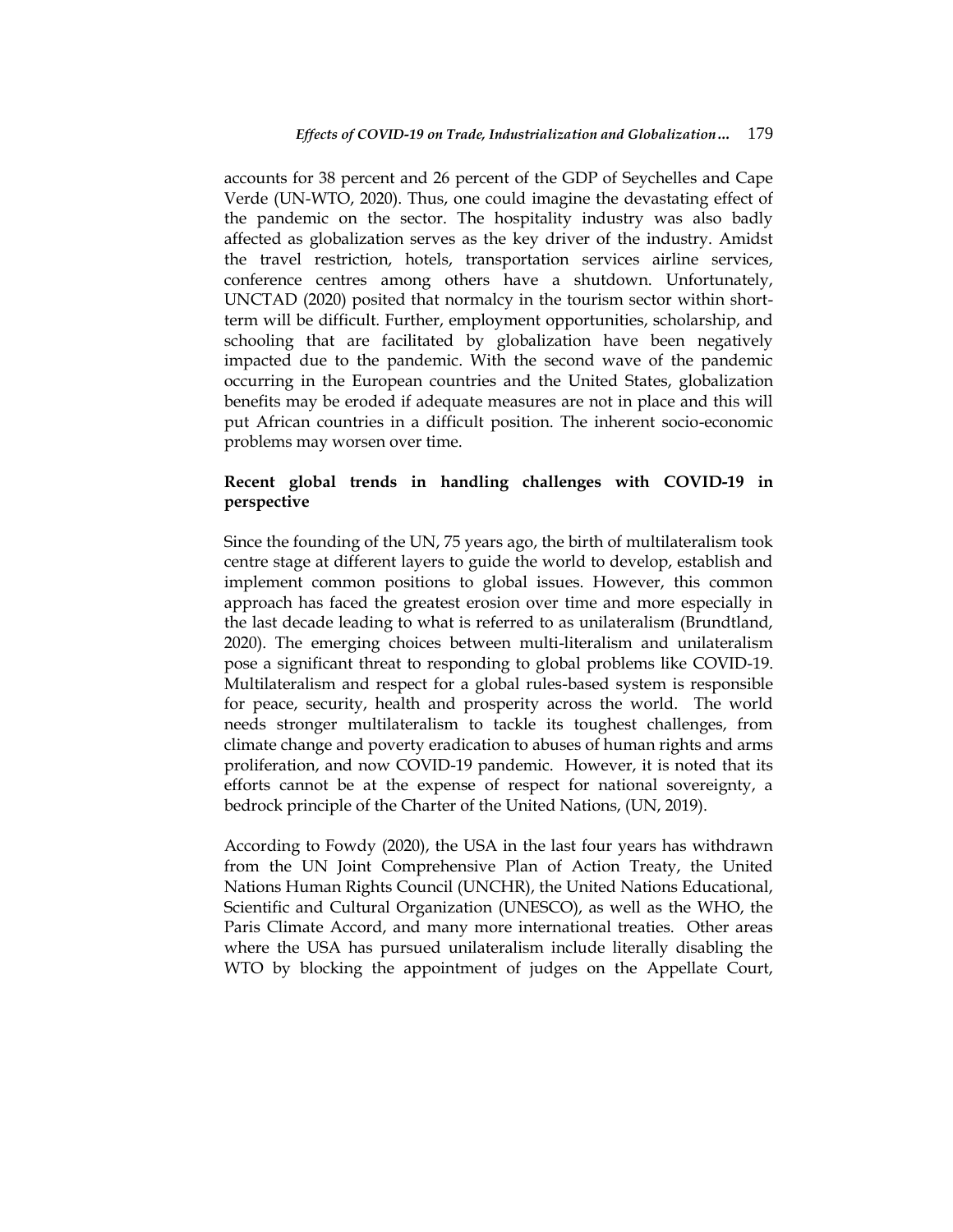blocking the appointment of the WTO Director General to pulling out of the Intermediate-Range Nuclear Forces and Open Skies Treaties. America took a decision to withdraw from WHO at a time when tackling a global COVID-19 pandemic is critical and this is the latest assault on multilateralism (Brundtland, 2020).COVID-19 is leaving a devastating cost, first and foremost in human lives, but also in terms of economic growth, political momentum, and social inequality. It is noted that the lack of USA leadership on COVID-19 has significantly contributed to the weak multilateral response to the pandemic. This has led to national leaders turning inwards in response to the crisis and not prioritizing multilateral coordination. It is noted that the pandemic has come at a time when the pre-existing crisis of multilateralism has made it extremely difficult for leaders and institutions to respond effectively and save lives. The virus is likely not to be overcome unless all states work together, pooling resources and expertise to strengthen health systems, develop and distribute an effective vaccine, protect health workers, and provide the necessary care to all who need it in society. According to Serbin (2020), the post-pandemic is likely to worsen the already existing transition trends in the international order prior to the outbreak of COVID-19. The ultimate outcome is the deepening of the crisis of globalization and global governance, on the response capacity of multilateral institutions and on international readjustments of power relations. The quest for economic recovery from COVID-19 is likely to risk worsening the situation if countries do not publicly commit to a resilient and climate-conscious recovery and instead pursue short-term economic gains through environmental deregulation.

In essence, African countries must take lessons from this current global pandemic by developing strong internal mechanisms that are strong enough to address future global emergencies. Unfortunately, almost all African countries relied heavily on developed countries and WHO to address the economic cost of this pandemic. This has wreaked havoc to the fragile economies in the African region. Thus, African Union and the RECS need to strategically and strongly step in to coordinate countries to develop strong frameworks for resilience and disaster management to swiftly response to future emergencies that can threaten individual country or the region as a whole.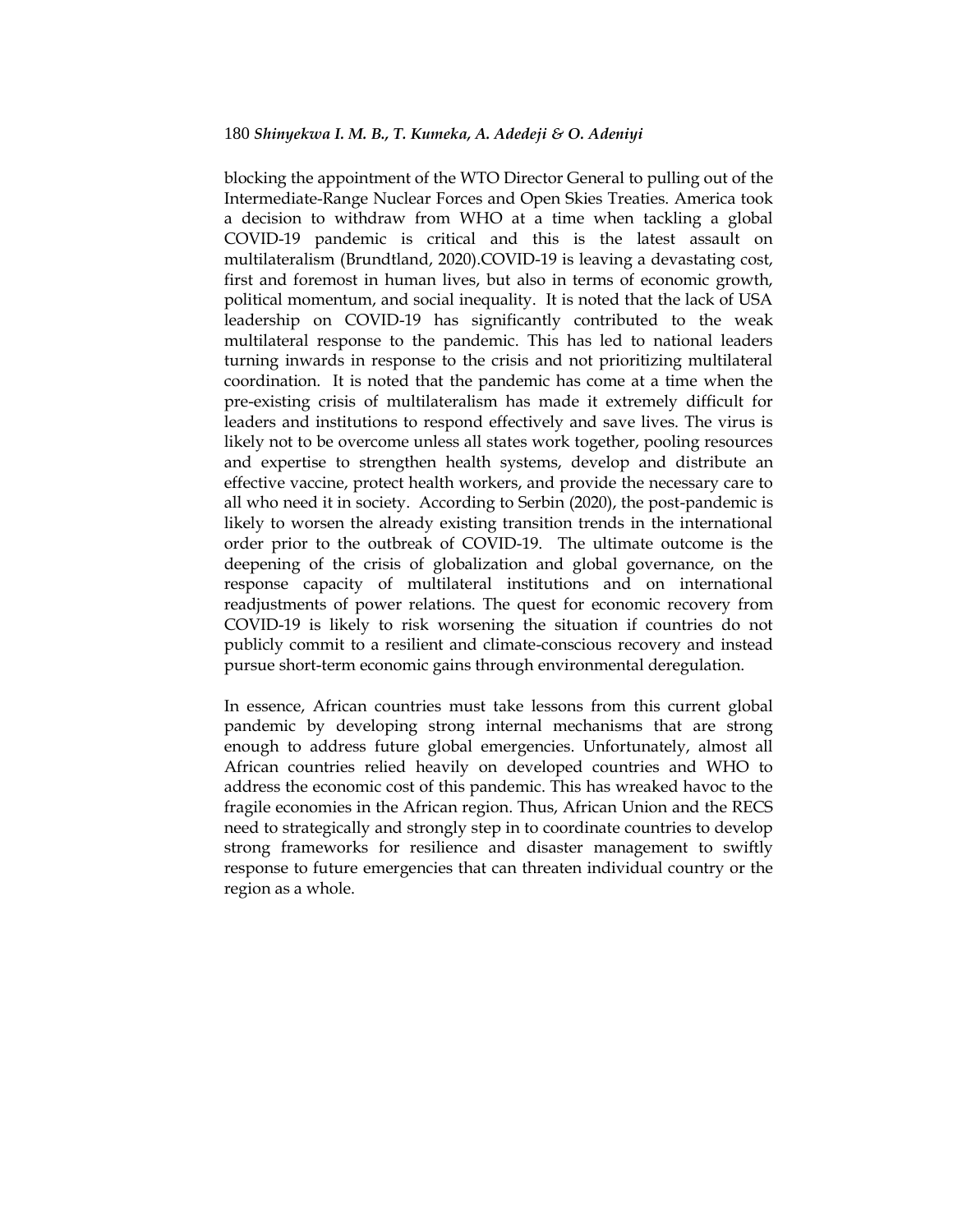#### **Conclusion and Recommendations**

The occurrence of the COVID-19 has necessitated many countries, regional bodies, and multilateral corporations to introduce different measures to address the ongoing health and the consequent economic crisis. The African region is not left behind in the ongoing efforts to address the economic and socio-economic challenges posed by this pandemic. It is observed that African economies are in danger of even further marginalization as a result of de-globalization. What does this mean for the African continent to recover and steer clear on the path of African resilience at a time when multilateral approaches seem to be waning and resources are glaringly scarcer? The process of recovery will be defined by the degree of resilient that the continent possesses. As noted in the discussion, the integration of Africa seems to have most of the answers as long as the continent achieves increment in intra-continental trade and pursues a path of industrialization. Resilience will not come from aid and handouts from the developed world but internal transformation of the African economy and building the requisite institutions that will cushion the continent from further shock. Some of the key efforts that should be pursued and intensified are highlighted as follows:

- African countries such will have to put in place robust policy responses, especially with strong support from Africa's development partners. There will be need to prioritise healthcare spending for the provision of essential personal protective equipment (PPE) and materials, acceleration of local production of medical supplies, vaccine and drug discovery. Specifically, Nigeria and other countries need to increase budgetary allocation to 15 percent for strong and efficient healthcare system to address unforeseen health emergency in the future.
- Promoting intra-regional trade by taking steps to ensure realization of the AfCFTA. This is critical at this point as intra-African trade can foster quick recovery of the economies in the region. If the AfCFTA is pursued rigorously, then economic recovery of the region will be guaranteed through increased productivity and rejuvenation of value chains as well as ensured economic resilience towards uncertainty.
- Industrialization of the African continent is a must, and it should be embedded in the regional integration process at both the continental and RECs levels. Key policy actions could include pursuance of technology transfer and adoption, technology innovation<sup>viii</sup> development of strong value chains, attraction of FDI, ensuring that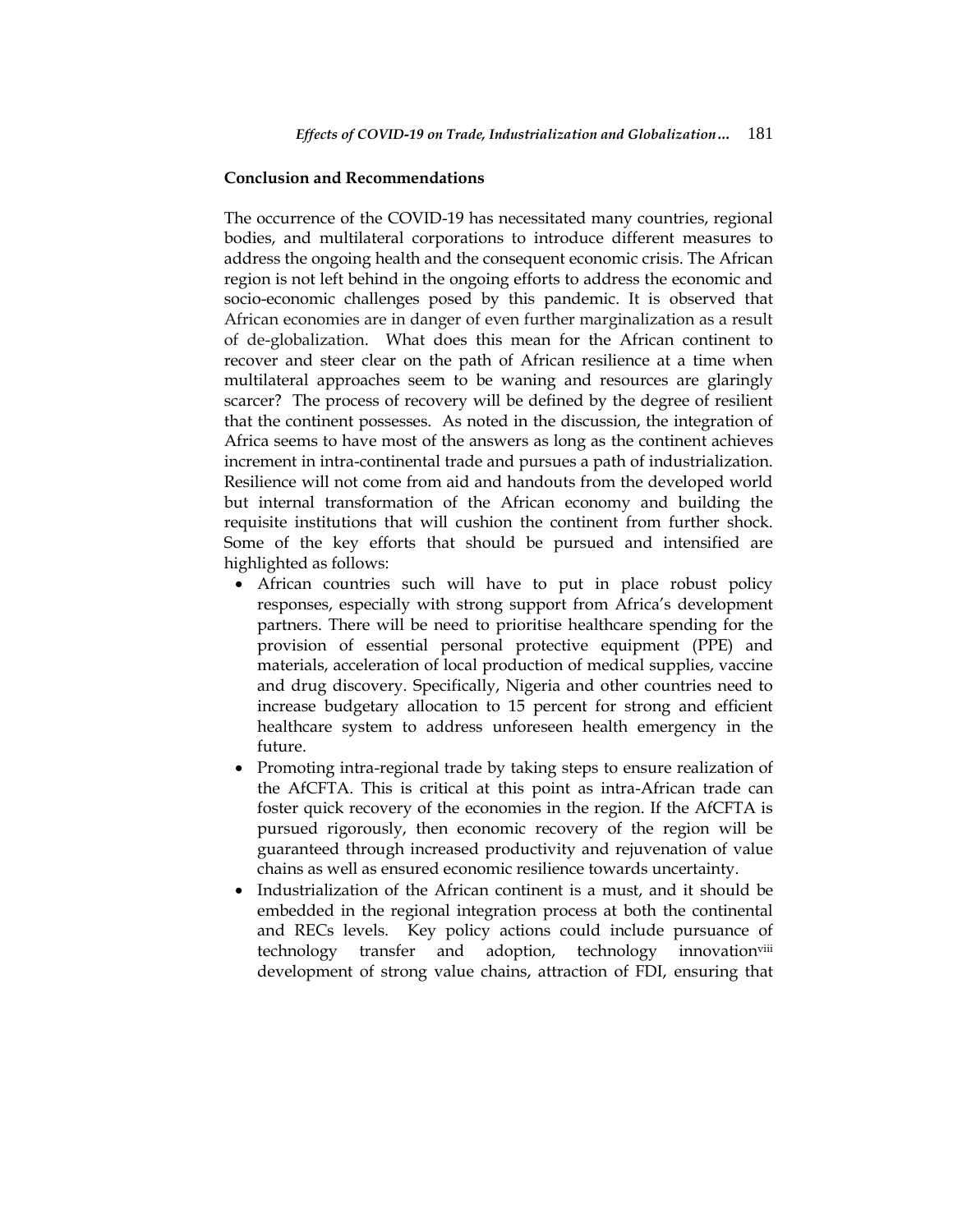trade facilitation is addressed to reduce trade flow impediments, development of essential and supportive infrastructure, strengthening and putting in place strong institutional frameworks, facilitating and development of and access to appropriate industrial skills among others. African countries should explore their inward potentials to boost indigenous industrial activities and local content as well as relaxation of restrictive trade policy which can foster regional integration in Africa. This will increase value addition, intra-regional trade and improve the trade balance.

- Effective and efficient use of external stimulus packages from the AfDB, World Bank, IMF and EU in addition to internal stimulus package from African governments that will go a long way to address some of the economic repercussions of the global pandemic.
- There is also the suspension of fiscal deficit rule in a sub-regional block like West African Economic and Monetary Union (WEAMU) for members to borrow to more than 3 percent of GDP to fund their stimulus packages. Other African countries should take cue from WEAMU by allocating substantial amount to fund the stimulus packages that will adequately capture the small and medium enterprises which serve as the backbone of many African economies. During this period, countries have opportunity to document several informal businesses to them to benefit from stimulus packages.
- Amidst the limited resources envelope, there will be a need to implement targeted cash transfers and subsidies for vulnerable households and extend subsidies and tax relief for businesses. Though, many countries such as Nigeria, Togo, South Africa, Burkina Faso, Botswana, Mali, and Ghana among others, rolled social relief programmes but only few countries recorded significant progress due to lack of reliable data. Thus, African countries must learn for this and begin collection data on their citizens for future planning. More so, the central banks should inject liquidity into the economies to stimulate economic activities in the African region.
- There is need for countries to use this occurrence in the longer term, to build resilience to future crises. As good times return and economies get back on track, it should become a priority to build domestic and external buffers against any potential exogenous shocks. Hence, African countries should improve its domestic resource mobilization by ensuring strong and efficient tax system, increase value addition of the primary commodities, reduce unproductive debt accumulation, and build strong institutional framework.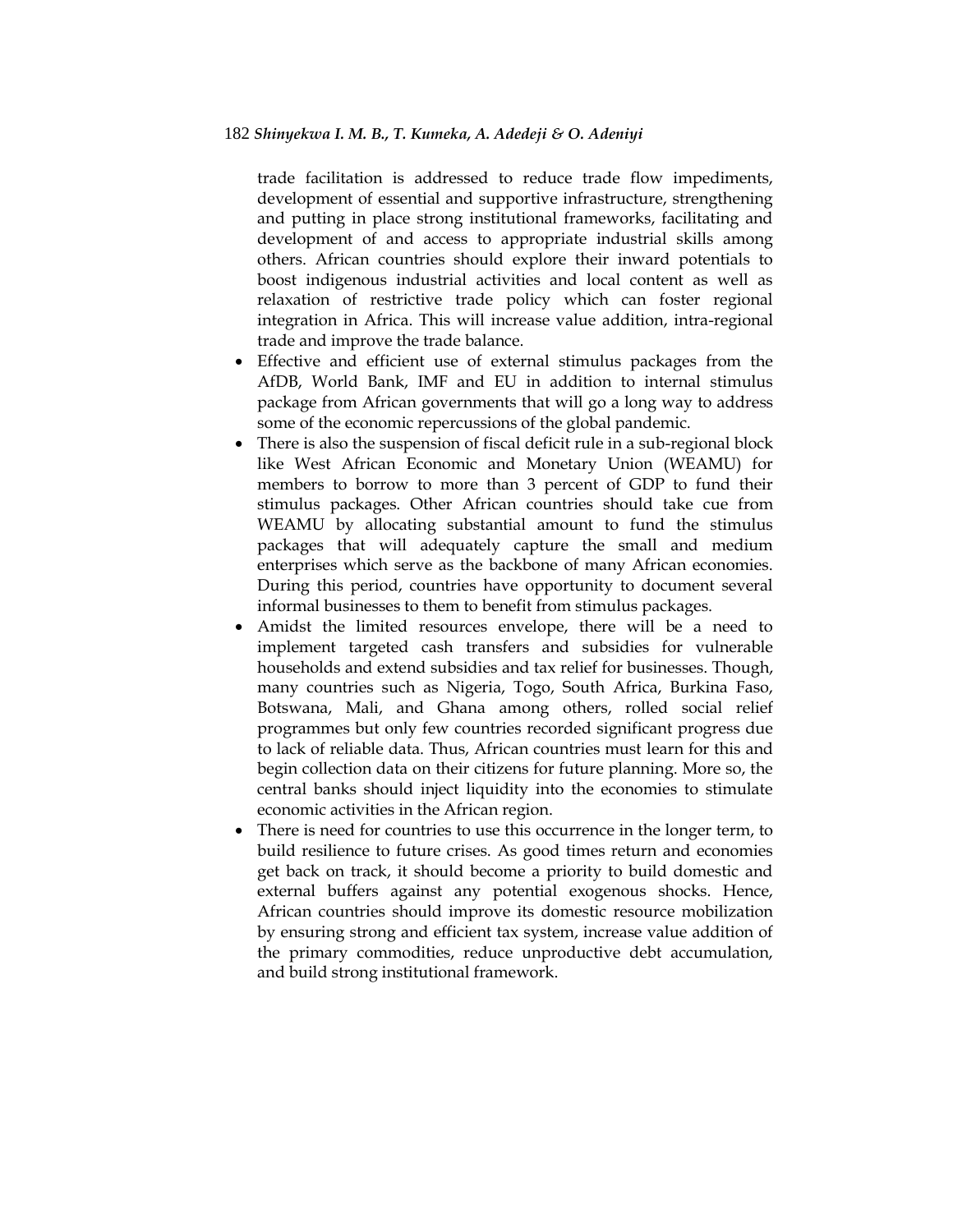## **References**

- Ancharaz V. (2020).Making the African Continental Free Trade Area Work: Module 1: Regional Integration In Africa, United Nations African Institute For Economic Development And Planning
- AUC (2012).Boosting Intra-African Trade: issues affecting Intra-African Trade, Proposed Action Plan for Boosting Intra-African Trade and a Framework for Tracking of a Continental FTA, Addis Ababa Ethiopia.
- Berlinguer, G. (1999). Globalization and global health.*International Journal of Health Services.*29(3), 579 – 595.
- Bertrand, A. L. and H.W. Osborne (1959).The impact of industrialization on a rural community, Journal of Farm Economics, Vol. 41(5), pp. 1127- 1134.
- Brundtland, G.H (2020). The Elders call for bold multilateralism to drive global response to COVID-19, https://theelders.org/news/elderscall-bold-multilateralism-drive-global-response-covid-19
- Chenery, H. (1986). "Growth and Transformation", in H. Chenery, S. Robinson, and M. Syrquin (eds) *Industrialization and Growth: A Comparative Study*. Oxford: Oxford University Press, 13–36.
- Espitia, A., Rocha, N. and Ruta, M. (2020). Covid-19 and Food Protectionism The Impact of the Pandemic and Export Restrictions on World Food Markets Macroeconomics, Policy Research Working Paper 9253Trade and Investment Global Practice.
- Fowdy, T. (2020).America First' is a threat to multilateralism, (December 3rd 2020) [http://www.bjreview.com/Opinion/Voice/202009/](http://www.bjreview.com/Opinion/Voice/202009/%20t20200928%20_800222232.html)  [t20200928 \\_800222232.html.](http://www.bjreview.com/Opinion/Voice/202009/%20t20200928%20_800222232.html)
- Hartzenberg, T. and T. Chidede (2020). COVID-19: Lessons for industrial development and policy for Africa.
- Lakner, C.D.G. Mahler, M. Negre, E.B. Prydz (2020). How Much Does Reducing Inequality Matter for Global Poverty? Global Poverty Monitoring Technical Note; World Bank, Washington, DC.
- Lewis, W.A. (1954). "Economic Development with Unlimited Supplies of Labour".*Manchester School* 22(2): 139–91.
- Maddison, A. (2001). The World Economy. A Millennial Perspective, Development Centre Studies, Paris, OECD.
- Maddison, A. (2007). Contours of the World Economy, Oxford University Press.
- Newman, C., J. Page, J. Rand, A.Shimless, M..Soderborn and F. Tarp (2016). "The Pursuit of Industrialization: Policies and Outcomes", Newman,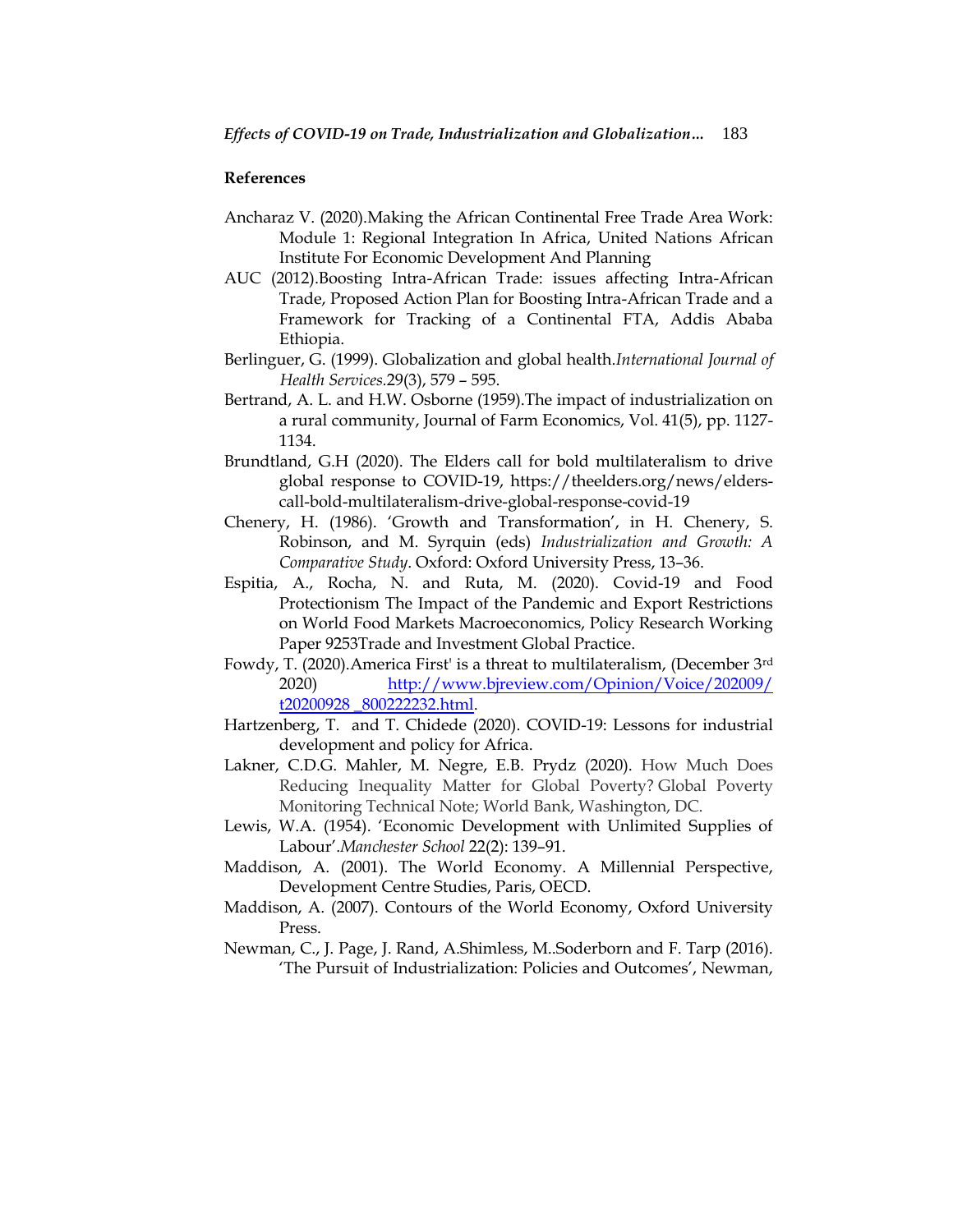C., J. Page, J. Rand, A. Shimless, M. Soderborn and F. Tarp (Eds.)Manufacturing Transformation, Comparative Studies in Industrial Development in African and Emerging Asia . Oxford: Oxford University Press.

- [Nicita,](https://econpapers.repec.org/RAS/pni41.htm) A. and V. Rollo (2015). Market Access Conditions and Sub-Saharan Africa"s Exports Diversification,[World Development,](https://econpapers.repec.org/article/eeewdevel/) 2015, vol. 68, issue C, 254-263.
- OAU, (1980).Lagos plan of action for the economic development of Africa 1980-2000.
- OAU, (1991).Treaty Establishing the African Economic Community, Abuja Nigeria.
- OECD, (2020).COVID-19 in Africa: Regional socio-economic implications and policy priorities.Tackling Coronavirus (COVID-19) contributing to global reports.
- Serbin, A. (2020). America First" Is a Threat to Multilateralismhttp:/ [/www.bjreview.com/Opinion/Voice/202009/t20200928\\_800222232](http://www.bjreview.com/Opinion/Voice/202009/t20200928_800222232.html) [.html.](http://www.bjreview.com/Opinion/Voice/202009/t20200928_800222232.html)
- Shresha, N., M.Y. Shad, O. Ulvi, M.H. Khan *et al.* (2020). The impact of COVID-19 on globalization.*One Health*, 100180.
- Szirmai, A. (2008). Explaining Success and Failure in Development, UNU-MERIT Working Paper, 2008-013, Maastricht.
- UNCTAD, (2019).Economic development in Africa report 2019 : Made in Africa – Rules of Origin for Enhanced Intra-African trade, Geneva. [https://unctad.org/system/files/official-document/aldcafrica](https://unctad.org/system/files/official-document/aldcafrica%202019_en.pdf)  [2019\\_en.pdf](https://unctad.org/system/files/official-document/aldcafrica%202019_en.pdf) (Accessed 19 November 2020).
- UNCTAD, (2020). Special edition, Counting the economic costs of coronavirus, 12 March 2020, Geneva (Switzerland).
- UNCTAD, (2020). COVID-19 and Tourism: Assessing the economic consequences. United Nations Conference on Trade and Development.
- UNECA, (2020).Economic Impact of the Covid19 on Africa, Economic Commission for Africa, Addis Ababa, Ethiopia.
- UNECA, AU and AfDB (2017). Assessing Regional Integration in Africa VIII: Bringing the Continental Free Trade Area About, Addis Ababa, Ethiopia.
- United Nations (2015). Transforming Our World: The 2030 Agenda For Sustainable Development.
- United Nations (2019). Stronger Multilateralism Key to Tackling Tough Global Challenges but Not at Expense of State Sovereignty, Several Speakers Warn as General Assembly Debate Continues. (Accessed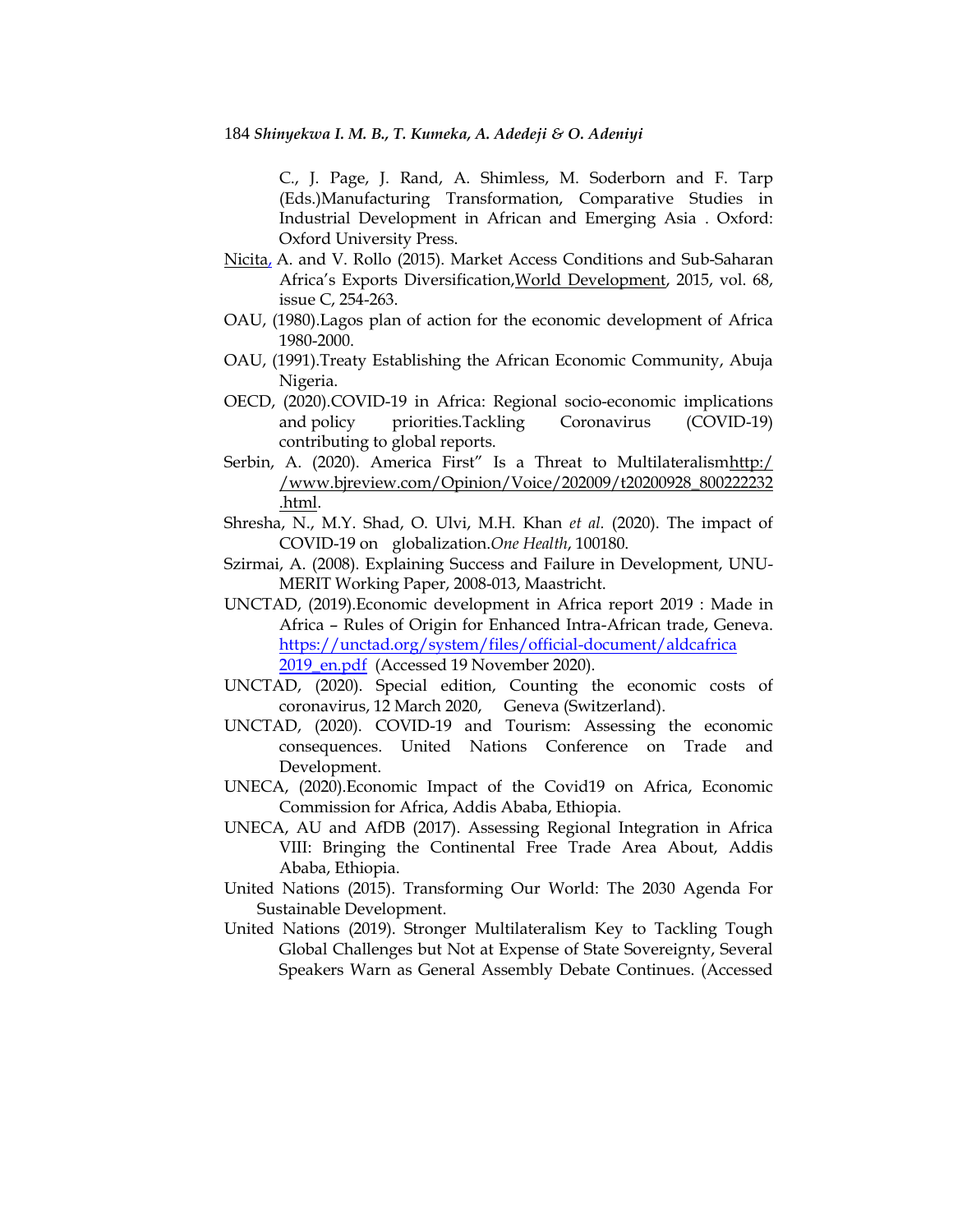*Effects of COVID-19 on Trade, Industrialization and Globalization…* 185

December 3rd 2020) [https://www.google.com/search?rlz=](https://www.google.com/search?rlz=%201C1CHBD_enUG859UG859&ei=_AzKX7vJJtn9gAbjsKmACA&q=UN%2C+%282019%29+Stronger+Multilateralism+Key+to+Tackling+Tough+Global+C)  [1C1CHBD\\_enUG859UG859&ei=\\_AzKX7vJJtn9gAbjsKmACA&q=U](https://www.google.com/search?rlz=%201C1CHBD_enUG859UG859&ei=_AzKX7vJJtn9gAbjsKmACA&q=UN%2C+%282019%29+Stronger+Multilateralism+Key+to+Tackling+Tough+Global+C) [N%2C+%282019%29+Stronger+Multilateralism+Key+to+Tackling+](https://www.google.com/search?rlz=%201C1CHBD_enUG859UG859&ei=_AzKX7vJJtn9gAbjsKmACA&q=UN%2C+%282019%29+Stronger+Multilateralism+Key+to+Tackling+Tough+Global+C) [Tough+Global+C.](https://www.google.com/search?rlz=%201C1CHBD_enUG859UG859&ei=_AzKX7vJJtn9gAbjsKmACA&q=UN%2C+%282019%29+Stronger+Multilateralism+Key+to+Tackling+Tough+Global+C)

- United Nations, (2020).The Sustainable Development Goals Report 2019, United Nations Statistics Division, New York.
- UN-WTO, (2020).World Tourism Organisation, compendium of Tourism Statistics dataset, UN (2020) Implementation of the Programme of Action for the Least Developed Countries for the Decade 2011–2020) [http://unohrlls.org/custom-content/uploads/2020/04/English\\_](http://unohrlls.org/custom-content/uploads/2020/04/English_%20SG-report.pdf)  [SG-report.pdf.](http://unohrlls.org/custom-content/uploads/2020/04/English_%20SG-report.pdf)
- Walker, P G. T, C. Whittaker, O. J. Watson, M. Baguelin and P. Winskill (2020) The impact of COVID-19 and strategies for mitigation and suppression in low- and middle-income countries.
- WHO, (2020a). Coronavirus Disease 2019 (COVID-19). Situation Report 46. Geneva.
- World Bank, (2020).world-bank-predicts-sharpest-decline-of-remittancesin-recent-history (Accessed November 25<sup>th</sup> 2020) https://www. worldbank.org/en/news/press-release/2020/04/22/world-bankpredicts-sharpest-decline-of-remittances-in-recent-history.
- World Bank, (2020a).Charting the road for recovery.World Bank Africa"s Pulse[.https://www.worldbank.org/en/region/afr/publication/](https://www.worldbank.org/en/region/afr/publication/%20africas-pulse)  [africas-pulse](https://www.worldbank.org/en/region/afr/publication/%20africas-pulse) (Accessed 19 November 2020).
- World Bank, (2020).*World Development Indicators*. Washington, DC: World Bank.
- Wu, T., C. Perrings, A. Kinzig, J.P. Collins, B.A. Minteer P. Daszak (2017). Economic growth, urbanization, globalization, and the risks of emerging infectious diseases in China: a review. *Ambio.*46(1) 18 – 29.
- Yaya, S., A. Out and R. Labonte (2020).Globalisation in the time of COVID-19: repositioning Africa to meet the immediate and remote challenges. *Globalization and Health*, 16(1), 1 – 7.
- [Zeng,](https://blogs.worldbank.org/team/douglas-zhihua-zeng) D.Z. (2020). How will COVID-19 impact Africa"s trade and market opportunities?

<sup>i</sup>(WHO) Situational Report 22 December 2020, 09:00 pm GMT).

ii28thDecember 2020 9:00pm CDC in Africa

 $\overline{\phantom{a}}$ 

iiiIn 2020, the budgets forecast for Nigeria were based on US \$57 per barrel; this was revised to US \$28/barrel (NBS, 2020).

iv[https://www.un.org/development/desa/en/news/sustainable/sustainable](https://www.un.org/development/desa/en/news/sustainable/sustainable-development-goals-report-2020.html)[development-goals-report-2020.html](https://www.un.org/development/desa/en/news/sustainable/sustainable-development-goals-report-2020.html)